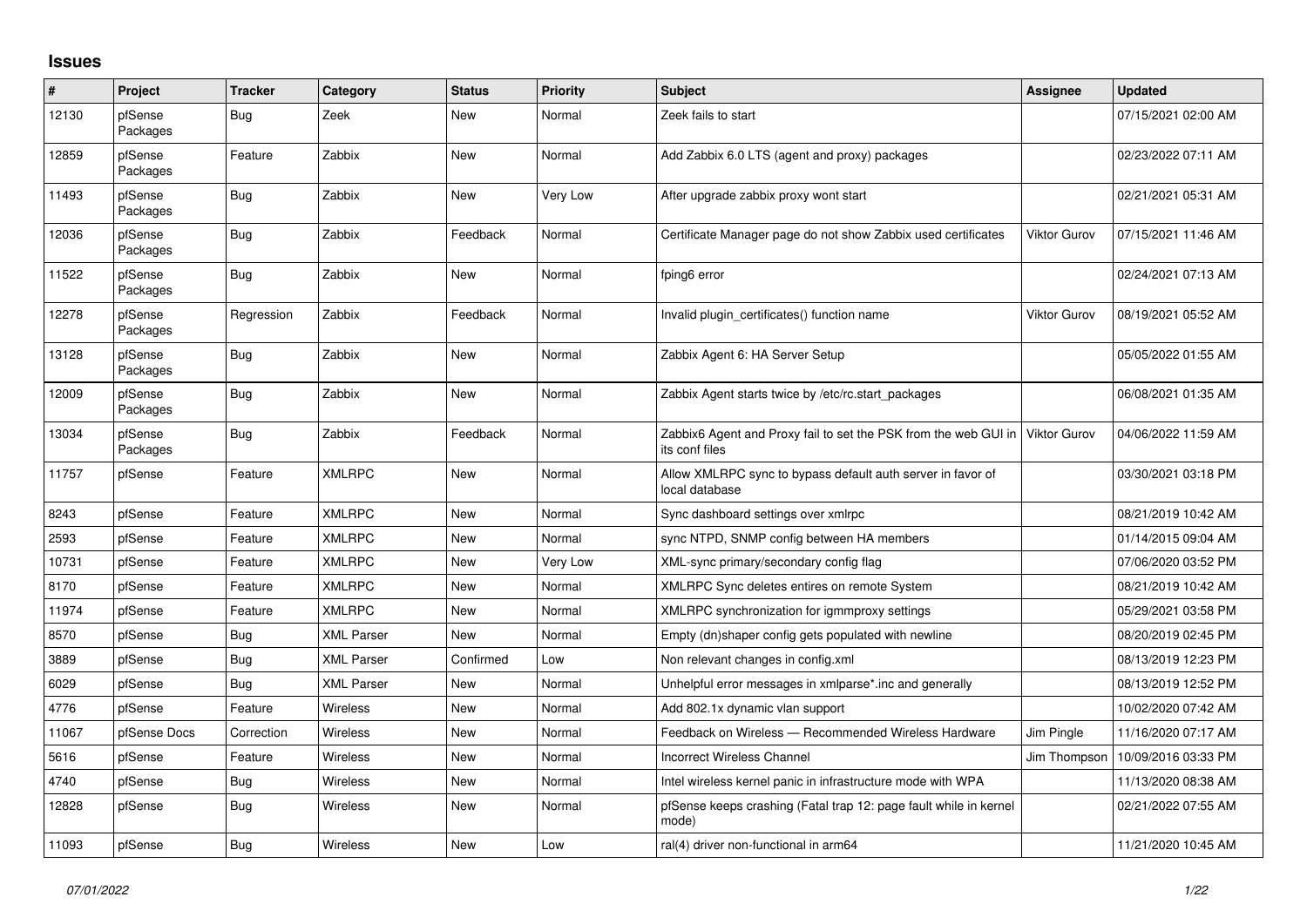| $\pmb{\#}$ | Project             | <b>Tracker</b> | Category        | <b>Status</b> | <b>Priority</b> | <b>Subject</b>                                                                                            | Assignee              | <b>Updated</b>      |
|------------|---------------------|----------------|-----------------|---------------|-----------------|-----------------------------------------------------------------------------------------------------------|-----------------------|---------------------|
| 8464       | pfSense             | Bug            | <b>Wireless</b> | New           | Very Low        | Wireless USB card does not connect to WiFi automatically after<br>reboot/halt                             |                       | 06/19/2020 03:44 AM |
| 7986       | pfSense             | Bug            | <b>Wireless</b> | New           | Normal          | WLAN card no longer properly initialized under 2.4.0                                                      |                       | 06/19/2020 08:08 AM |
| 11280      | pfSense             | Todo           | WireGuard       | New           | Normal          | Add WireGuard to ALTQ list                                                                                |                       | 04/27/2021 12:32 PM |
| 11588      | pfSense             | Feature        | WireGuard       | New           | Low             | Automatically suggest next IP address in Wireguard interface<br>subnet when creating a peer               |                       | 12/22/2021 03:35 AM |
| 12258      | pfSense<br>Packages | Bug            | WireGuard       | Feedback      | Normal          | Copy key buttons only work in HTTPS mode                                                                  |                       | 02/03/2022 04:57 AM |
| 12924      | pfSense<br>Packages | Bug            | WireGuard       | New           | Normal          | DNS Resolver WireGuard ACL Inconsistency                                                                  | Christian<br>McDonald | 04/10/2022 10:36 AM |
| 12756      | pfSense Docs        | Todo           | WireGuard       | <b>New</b>    | Normal          | Feedback on pfSense Configuration Recipes - WireGuard<br>Remote Access VPN Configuration Example          | Christian<br>McDonald | 05/31/2022 11:42 AM |
| 12667      | pfSense<br>Packages | Bug            | WireGuard       | New           | Normal          | Firewall Crashed After Upgrading Wireguard                                                                |                       | 01/07/2022 09:18 AM |
| 13045      | pfSense<br>Packages | Bug            | WireGuard       | New           | Normal          | Firewall floating rules ignore WireGuard traffic                                                          |                       | 04/11/2022 09:40 AM |
| 12760      | pfSense<br>Packages | <b>Bug</b>     | WireGuard       | New           | Normal          | Link-local addresses disallowed on Wirequard interfaces                                                   | Christian<br>McDonald | 02/07/2022 03:50 AM |
| 13043      | pfSense<br>Packages | <b>Bug</b>     | WireGuard       | New           | Normal          | OSPF over Wireguard interface doesn't populate neighbors after<br>reboot                                  |                       | 04/11/2022 09:22 AM |
| 12178      | pfSense<br>Packages | Bug            | WireGuard       | <b>New</b>    | Low             | WireGuard always shows 'Configuring WireGuard<br>tunnelsdone.' message on boot                            |                       | 07/30/2021 06:58 AM |
| 11498      | pfSense             | Feature        | WireGuard       | <b>New</b>    | Normal          | WireGuard does not pass multicast traffic to peer                                                         | Peter Grehan          | 03/19/2021 10:59 AM |
| 11604      | pfSense             | Feature        | WireGuard       | <b>New</b>    | Normal          | WireGuard Dynamic Listen Port Randomization                                                               |                       | 03/19/2021 10:59 AM |
| 13115      | pfSense<br>Packages | Bug            | WireGuard       | Feedback      | Normal          | WireGuard panic due to KBI changes in "'udp_tun_func_t()''                                                | Christian<br>McDonald | 05/15/2022 10:47 AM |
| 12525      | pfSense<br>Packages | Feature        | WireGuard       | <b>New</b>    | Normal          | WireGuard Tunnel restore configuration                                                                    | Christian<br>McDonald | 11/17/2021 07:15 AM |
| 12608      | pfSense<br>Packages | Bug            | WireGuard       | <b>New</b>    | High            | WireGuard tunnels monitored by dpinger causing system to stop<br>routing completely in certain situations | Christian<br>McDonald | 12/16/2021 03:14 PM |
| 12513      | pfSense<br>Packages | Feature        | WireGuard       | New           | Normal          | WireGuard Utilization Status (Beyond Active Connection)                                                   | Christian<br>McDonald | 12/22/2021 08:40 PM |
| 12526      | pfSense<br>Packages | Feature        | WireGuard       | New           | Normal          | WireGuard Widget                                                                                          | Christian<br>McDonald | 11/17/2021 07:15 AM |
| 11302      | pfSense             | Feature        | WireGuard       | New           | Normal          | WireGuard XMLRPC sync                                                                                     |                       | 03/19/2021 10:59 AM |
| 6727       | pfSense             | Todo           | Web Interface   | New           | Very Low        | Missing file apple-touch-icon-precomposed.png?                                                            | Jared Dillard         | 08/18/2016 02:10 PM |
| 11956      | pfSense             | Feature        | Web Interface   | New           | Normal          | "add" button in the top of pages with many user-added items                                               |                       | 07/10/2021 01:01 PM |
| 628        | pfSense             | Feature        | Web Interface   | New           | Low             | Ability to specify listen IP address of management services<br>(SSH, web interface)                       |                       | 07/09/2021 01:21 PM |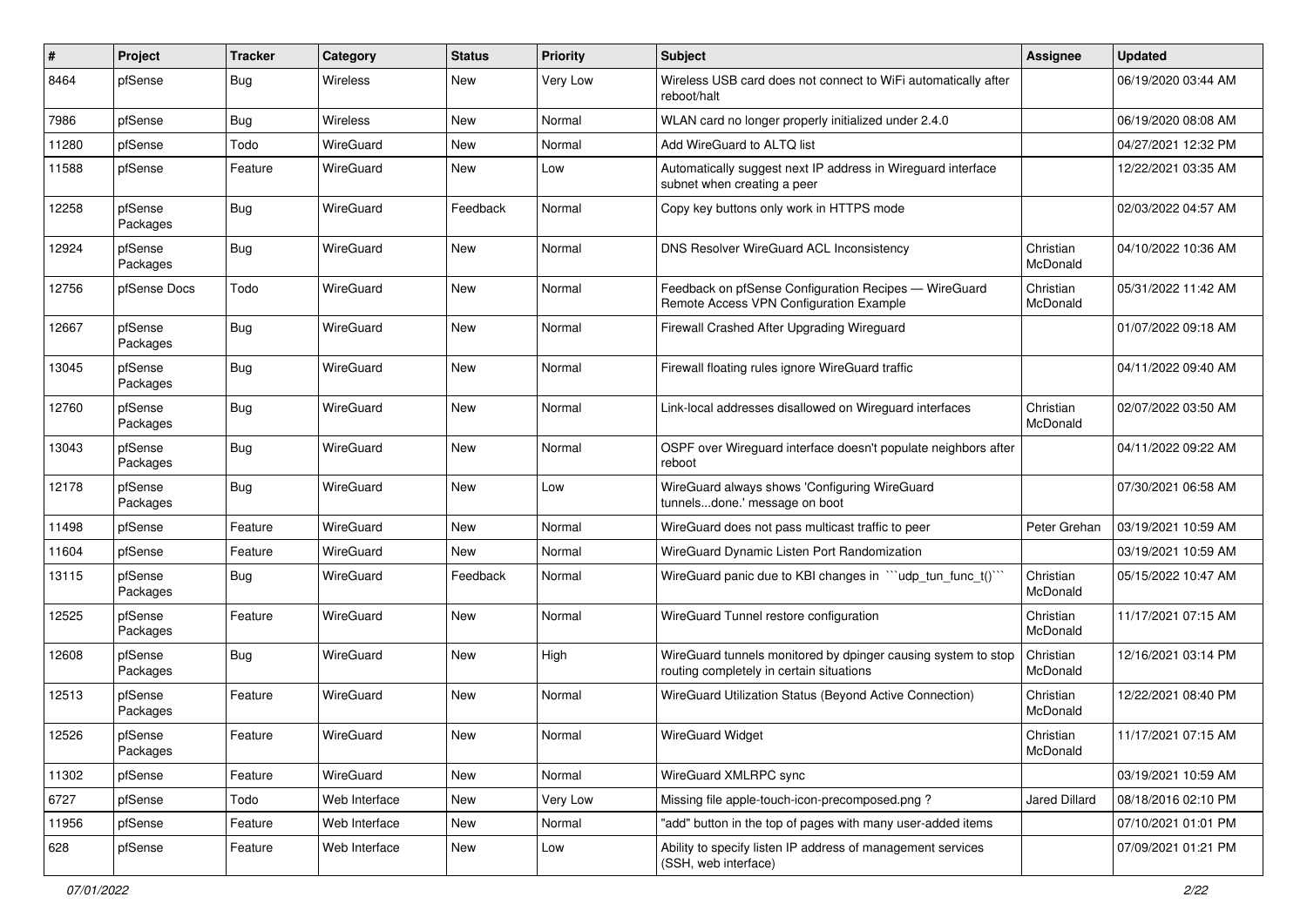| #     | Project | <b>Tracker</b> | Category      | <b>Status</b> | Priority | Subject                                                                               | <b>Assignee</b>      | <b>Updated</b>      |
|-------|---------|----------------|---------------|---------------|----------|---------------------------------------------------------------------------------------|----------------------|---------------------|
| 8285  | pfSense | Bug            | Web Interface | New           | Normal   | Actions on stale data may result in catastrophic results                              |                      | 01/16/2018 08:08 PM |
| 12025 | pfSense | Todo           | Web Interface | <b>New</b>    | Very Low | Add 1:1 Validation to Notify Someone They are 1:1 NAT'ing an<br>Interface Address     |                      | 06/11/2021 10:05 AM |
| 3899  | pfSense | Feature        | Web Interface | New           | Normal   | Add feature to allow reordering of <package> items in<br/>config.xml</package>        |                      | 09/27/2014 04:40 PM |
| 4628  | pfSense | Feature        | Web Interface | <b>New</b>    | Normal   | Add GUI to manage loader tunables (e.g. loader.conf.local)                            |                      | 09/16/2015 04:28 PM |
| 13244 | pfSense | Feature        | Web Interface | New           | Normal   | Add help text under Timezone settings in the GUI                                      |                      | 06/03/2022 01:00 PM |
| 8558  | pfSense | Feature        | Web Interface | New           | Normal   | Add more table sorting in various UI pages                                            |                      | 08/21/2019 09:14 AM |
| 3882  | pfSense | Feature        | Web Interface | New           | Normal   | Add OUI database to the base system, remove dependency on<br>nmap                     |                      | 03/08/2018 06:44 PM |
| 10514 | pfSense | Feature        | Web Interface | New           | Normal   | Add to every page an unparsed Notes field for administrative<br>reference             |                      | 04/30/2020 06:32 PM |
| 12905 | pfSense | Bug            | Web Interface | New           | Normal   | Add VLAN Re-assignment to Import Interface Mismatch Wizard                            |                      | 03/07/2022 08:05 AM |
| 10468 | pfSense | Feature        | Web Interface | New           | Normal   | Allow to download log files from WebGUI                                               |                      | 04/17/2020 06:17 AM |
| 7216  | pfSense | Feature        | Web Interface | New           | Normal   | Allow user to choose date display format                                              | <b>Phillip Davis</b> | 02/02/2018 04:20 PM |
| 5786  | pfSense | Bug            | Web Interface | <b>New</b>    | Normal   | Check WebConfigurator port for conflicts                                              |                      | 04/21/2022 12:39 PM |
| 7988  | pfSense | Feature        | Web Interface | New           | Normal   | Compact Theme based on Compact-RED with the default theme<br>colors.                  |                      | 10/23/2017 05:34 AM |
| 11268 | pfSense | <b>Bug</b>     | Web Interface | New           | Normal   | Cookie named 'id' prevents Edit form fields being set properly                        |                      | 09/03/2021 06:16 AM |
| 6215  | pfSense | Feature        | Web Interface | New           | Normal   | Create consistent UI for admin access security                                        |                      | 04/20/2016 03:05 PM |
| 6803  | pfSense | Bug            | Web Interface | New           | Normal   | CSRF timeout occurs when it (probably) shouldn't                                      |                      | 11/03/2016 09:43 PM |
| 7943  | pfSense | <b>Bug</b>     | Web Interface | <b>New</b>    | Normal   | CSS Overflow Fix for Drop Down Menus in webConfigurator                               |                      | 11/21/2020 02:54 PM |
| 6614  | pfSense | Bug            | Web Interface | Confirmed     | Normal   | Dashboard high CPU usage                                                              |                      | 07/14/2016 03:04 PM |
| 13159 | pfSense | Todo           | Web Interface | New           | Very Low | Decrease distance between img-buttons in webGUI to eliminate<br>mistake entry         |                      | 05/14/2022 06:52 AM |
| 10144 | pfSense | Feature        | Web Interface | <b>New</b>    | Low      | Default Sort Order, DHCP Leases                                                       |                      | 12/31/2019 06:47 PM |
| 12543 | pfSense | Bug            | Web Interface | Feedback      | Normal   | Deleteing a Outbound NAT rule gave me an empty rule and<br>displayed php error in UI. |                      | 02/14/2022 04:36 AM |
| 6493  | pfSense | Bug            | Web Interface | Confirmed     | Normal   | Dynamic DNS clients slow page load                                                    |                      | 06/17/2016 03:43 AM |
| 986   | pfSense | Feature        | Web Interface | New           | Normal   | Dynamic states view                                                                   |                      | 02/06/2016 04:58 AM |
| 6647  | pfSense | Todo           | Web Interface | New           | Very Low | <b>Enable Additional Security Headers</b>                                             |                      | 05/14/2021 01:09 AM |
| 11440 | pfSense | Feature        | Web Interface | New           | Low      | Expand collapsed sections by clicking anywhere on header                              |                      | 10/28/2021 01:35 PM |
| 7956  | pfSense | Feature        | Web Interface | New           | Normal   | Favicon able to match GUI colour setting?                                             |                      | 10/17/2017 06:36 AM |
| 10701 | pfSense | <b>Bug</b>     | Web Interface | New           | Very Low | Firewall Log too wide with Rule Description Column                                    |                      | 06/25/2020 07:36 AM |
| 11566 | pfSense | <b>Bug</b>     | Web Interface | New           | Low      | Firewall Maximum Table Entries "default size" is whatever is<br>entered               |                      | 02/27/2021 10:01 AM |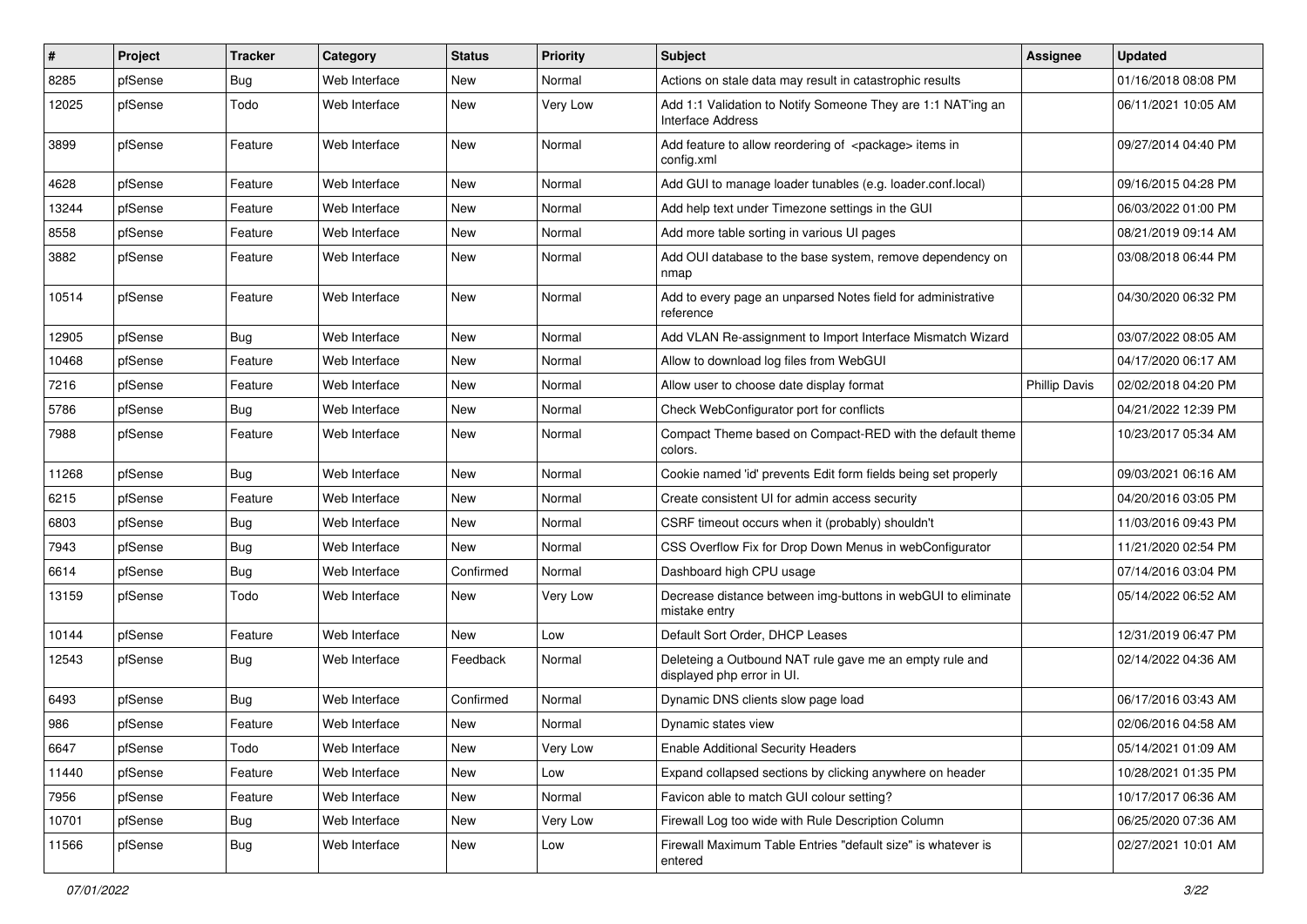| #     | Project | <b>Tracker</b> | Category      | <b>Status</b>                 | <b>Priority</b> | Subject                                                                                        | Assignee            | <b>Updated</b>      |
|-------|---------|----------------|---------------|-------------------------------|-----------------|------------------------------------------------------------------------------------------------|---------------------|---------------------|
| 8270  | pfSense | Todo           | Web Interface | New                           | Very Low        | Fix grammatically erroneous repetition                                                         |                     | 01/11/2018 08:19 AM |
| 13161 | pfSense | Feature        | Web Interface | New                           | Very Low        | FLASH PORT'S LED button, to help quickly find port that need<br>to be connected to patch&cable |                     | 05/14/2022 06:35 AM |
| 6738  | pfSense | Feature        | Web Interface | New                           | Normal          | GUI Action Buttons replicated to the top of the List                                           |                     | 07/10/2021 01:04 PM |
| 12431 | pfSense | Todo           | Web Interface | <b>Pull Request</b><br>Review | Normal          | GUI pages should use "POST" for AJAX calls, not "GET"                                          | <b>Viktor Gurov</b> | 06/28/2022 12:01 PM |
| 7957  | pfSense | Feature        | Web Interface | New                           | Normal          | GUI theme - separate "colour" from "compact/normal" in theme<br>dropdown                       |                     | 10/17/2017 06:58 AM |
| 5445  | pfSense | Todo           | Web Interface | New                           | Normal          | Improve banner for "background activity"                                                       |                     | 02/06/2016 04:43 AM |
| 11730 | pfSense | Bug            | Web Interface | <b>New</b>                    | Normal          | Improve visibility of option selections in dark themes                                         |                     | 03/25/2021 09:38 PM |
| 5480  | pfSense | Todo           | Web Interface | New                           | Low             | inconsistent display of default values in fields                                               | Jared Dillard       | 03/01/2016 04:59 PM |
| 7402  | pfSense | Bug            | Web Interface | New                           | Normal          | Inconsistent use of htmlentities validation checks                                             |                     | 03/21/2017 08:58 AM |
| 13158 | pfSense | Bug            | Web Interface | <b>New</b>                    | Normal          | Input validation error when applying limiter changes                                           |                     | 05/14/2022 05:32 PM |
| 6011  | pfSense | <b>Bug</b>     | Web Interface | Confirmed                     | Low             | IPv6 link local fails HTTP REFERER check                                                       |                     | 09/04/2016 09:57 AM |
| 11877 | pfSense | Bug            | Web Interface | <b>Pull Request</b><br>Review | Very Low        | Labels and description dissapear in firewall_schedule_edit.php                                 | <b>Viktor Gurov</b> | 06/28/2022 12:01 PM |
| 10271 | pfSense | Bug            | Web Interface | New                           | Normal          | Large number of VLAN/LANs make "Interfaces" menu hard to<br>access                             |                     | 02/20/2020 04:46 AM |
| 12734 | pfSense | Bug            | Web Interface | Incomplete                    | Low             | Long hostname breaks DHCP leases layout                                                        |                     | 01/31/2022 01:03 PM |
| 8502  | pfSense | Bug            | Web Interface | Confirmed                     | Low             | main (top) menu items do not drop down in some cases                                           |                     | 07/06/2020 02:39 PM |
| 7238  | pfSense | Bug            | Web Interface | New                           | Normal          | Menu layout broken when using "Hostname in Menu" with long<br>hostnames                        |                     | 02/21/2017 07:01 AM |
| 13318 | pfSense | Bug            | Web Interface | Feedback                      | Low             | NDP Table not showing hostname                                                                 | Jim Pingle          | 06/29/2022 12:16 PM |
| 8641  | pfSense | Feature        | Web Interface | New                           | Normal          | Need way to disable HSTS and/or replace webConfigurator<br>certificate from CLI                |                     | 07/16/2018 10:21 AM |
| 84    | pfSense | Feature        | Web Interface | <b>New</b>                    | Low             | Nightly Filter Summary E-Mail                                                                  | Jim Pingle          | 04/03/2010 06:22 PM |
| 13124 | pfSense | Feature        | Web Interface | <b>Pull Request</b><br>Review | Normal          | Option to wait for interface selection before displaying firewall<br>rules                     |                     | 06/28/2022 12:01 PM |
| 12122 | pfSense | Bug            | Web Interface | New                           | Normal          | Perform greedy actions asychronously                                                           |                     | 07/10/2021 01:10 PM |
| 9293  | pfSense | Feature        | Web Interface | New                           | Low             | Provide WebUI message (banner) prior to login                                                  |                     | 08/14/2019 02:39 PM |
| 1307  | pfSense | Feature        | Web Interface | New                           | Normal          | Request: Option To Resolve Addresses in State Table Summary                                    |                     | 02/06/2016 04:58 AM |
| 6361  | pfSense | Bug            | Web Interface | New                           | Low             | Responsive Mobile Menu issue                                                                   |                     | 05/16/2016 12:09 PM |
| 5367  | pfSense | Bug            | Web Interface | New                           | Normal          | Safari repeatedly tries to reload dashboard                                                    | Jared Dillard       | 08/22/2016 11:08 AM |
| 7385  | pfSense | Todo           | Web Interface | New                           | Normal          | Sanitize PHP includes                                                                          |                     | 08/13/2019 03:22 PM |
| 8929  | pfSense | Feature        | Web Interface | New                           | Normal          | Scroll bar css dark theme                                                                      |                     | 08/14/2019 12:16 PM |
| 9717  | pfSense | Feature        | Web Interface | New                           | Low             | Search box for pfsense ?                                                                       |                     | 07/05/2020 02:14 PM |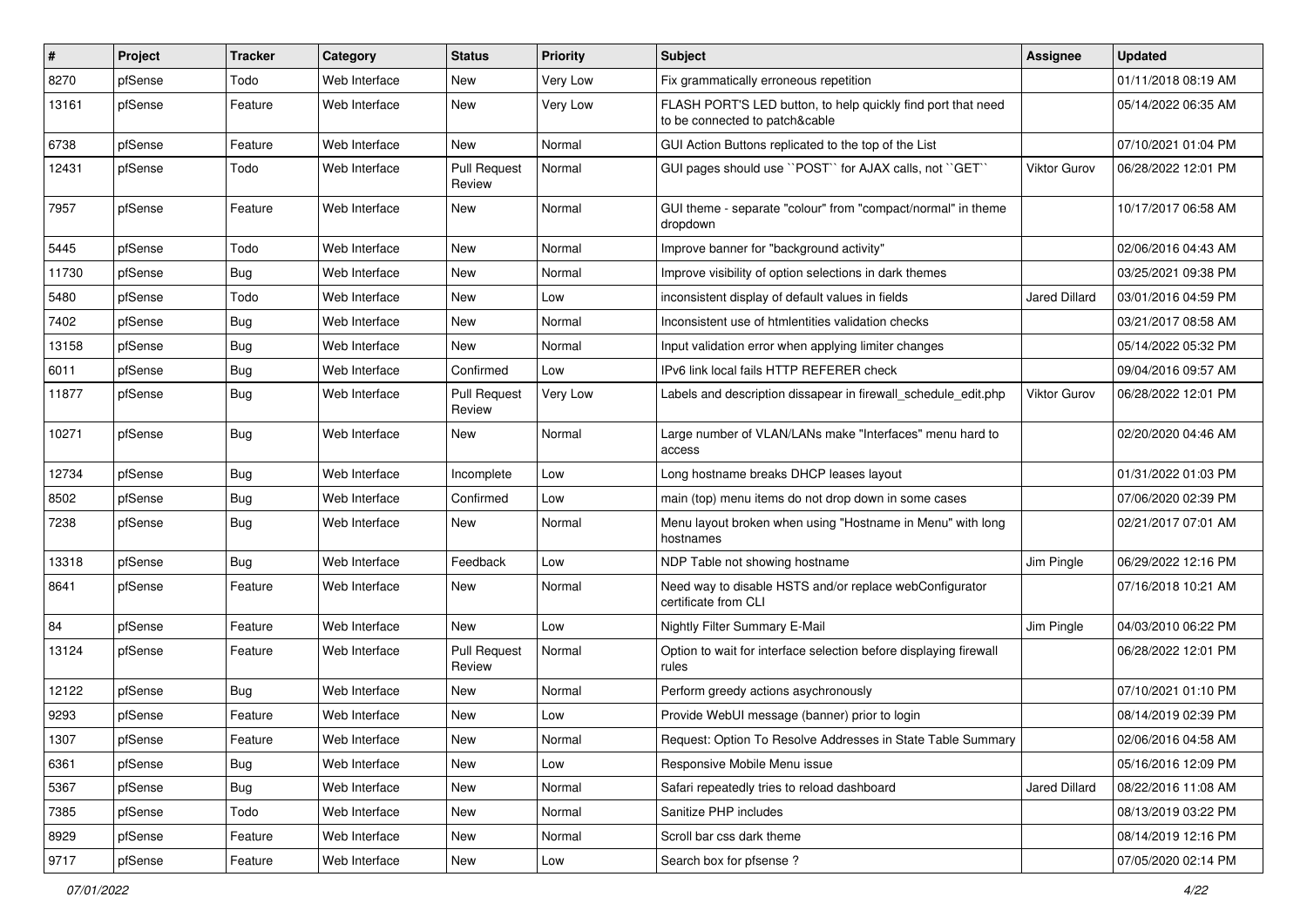| $\vert$ # | Project      | <b>Tracker</b>     | Category                    | <b>Status</b>                 | <b>Priority</b> | <b>Subject</b>                                                                                                       | Assignee             | <b>Updated</b>      |
|-----------|--------------|--------------------|-----------------------------|-------------------------------|-----------------|----------------------------------------------------------------------------------------------------------------------|----------------------|---------------------|
| 3087      | pfSense      | Feature            | Web Interface               | New                           | Normal          | Setup Wizard does not include IPv6 options for interfaces                                                            |                      | 07/10/2013 06:19 PM |
| 10277     | pfSense      | <b>Bug</b>         | Web Interface               | <b>New</b>                    | Normal          | Sorting the log entries does not use year value                                                                      |                      | 02/24/2020 07:46 AM |
| 2234      | pfSense      | Bug                | Web Interface               | Confirmed                     | Low             | Status: Traffic Graph - only shows interface's subnet                                                                |                      | 01/15/2022 08:33 PM |
| 11473     | pfSense      | <b>Bug</b>         | Web Interface               | New                           | Normal          | System Activity shows invalid data on SG-3100                                                                        |                      | 02/19/2021 08:12 PM |
| 11429     | pfSense      | <b>Bug</b>         | Web Interface               | <b>New</b>                    | Normal          | System Log / Settings form activates "Reset Log Files" button on<br>enter                                            |                      | 10/28/2021 01:35 PM |
| 6501      | pfSense      | Todo               | Web Interface               | <b>New</b>                    | Normal          | Tightening up subnet expansion                                                                                       |                      | 08/13/2019 01:23 PM |
| 7996      | pfSense      | <b>Bug</b>         | Web Interface               | <b>Pull Request</b><br>Review | Very Low        | Unnecessary link tag in login page                                                                                   | Marcos<br>Mendoza    | 06/28/2022 12:01 PM |
| 11508     | pfSense      | Todo               | Web Interface               | <b>Pull Request</b><br>Review | Low             | Update SimplePie to to v1.5.6                                                                                        |                      | 02/23/2021 07:23 AM |
| 6332      | pfSense      | Todo               | Web Interface               | New                           | Normal          | Upgrade encryption options to cover current range of<br>recommendations                                              |                      | 08/13/2019 02:34 PM |
| 8419      | pfSense      | <b>Bug</b>         | Web Interface               | <b>New</b>                    | Normal          | webgui, when menubar is fixed to the top of the screen, the last<br>items of long menus cannot be seen/used.         |                      | 07/19/2018 03:10 PM |
| 9626      | pfSense      | Bug                | Web Interface               | <b>New</b>                    | Normal          | When deny write permission is assigned to a user, there is no<br>error feedback if the user tries to write something |                      | 06/25/2022 05:41 PM |
| 6697      | pfSense      | Todo               | Web Interface               | New                           | Low             | White squares around the numeric values in the Status / Queues  <br>page                                             | <b>Jared Dillard</b> | 08/15/2016 03:19 AM |
| 9226      | pfSense      | Feature            | Web Interface               | New                           | Normal          | zfs GUI functionality - alerts                                                                                       |                      | 12/31/2020 02:50 PM |
| 7812      | pfSense      | Feature            | Web Interface               | <b>New</b>                    | Normal          | ZFS handling of autopreplace                                                                                         |                      | 08/13/2019 03:53 PM |
| 11270     | pfSense      | Feature            | <b>VPN (Multiple Types)</b> | New                           | Low             | Consider integrating Nebula mesh VPN                                                                                 |                      | 01/20/2021 03:34 PM |
| 11139     | pfSense Docs | Correction         | <b>VLANs</b>                | New                           | Normal          | <b>Bridges and VLANs</b>                                                                                             |                      | 07/01/2022 07:19 AM |
| 13187     | pfSense Docs | Correction         | Virtualization              | <b>New</b>                    | Normal          | Azure Frequently asked questions                                                                                     |                      | 07/01/2022 07:21 AM |
| 11145     | pfSense Docs | Correction         | Virtualization              | New                           | Very Low        | Feedback on pfSense Configuration Recipes - Virtualizing<br>pfSense with Hyper-V                                     | Jim Pingle           | 03/06/2021 04:14 PM |
| 10482     | pfSense Docs | Correction         | Virtualization              | <b>New</b>                    | Normal          | In AWS, Get System Log may not show output and Get Instance<br>Screenshot may need to be used                        | Jim Pingle           | 04/20/2020 09:07 AM |
| 13016     | pfSense Docs | <b>New Content</b> | Virtualization              | <b>New</b>                    | Normal          | Workaround for bandwith issues since 2.6 when installed in<br>Hyper-V                                                |                      | 04/01/2022 01:06 PM |
| 12459     | pfSense      | Todo               | Virtual IP Addresses        | New                           | Normal          | Add IP Alias subnet input validation                                                                                 |                      | 10/15/2021 09:35 AM |
| 12542     | pfSense      | <b>Bug</b>         | Virtual IP Addresses        | New                           | Normal          | Cannot assign a same IPv6 Link-Local address to different<br>interfaces                                              |                      | 11/25/2021 01:41 AM |
| 12385     | pfSense      | Bug                | Virtual IP Addresses        | Pull Request<br>Review        | Normal          | deleteVIP() does not check 1:1 NAT and Outbound NAT rules                                                            | <b>Viktor Gurov</b>  | 06/28/2022 12:01 PM |
| 12451     | pfSense      | <b>Bug</b>         | Virtual IP Addresses        | New                           | Normal          | deleteVIP() does not check RFC2136 Update Source                                                                     |                      | 10/13/2021 10:06 AM |
| 11992     | pfSense      | <b>Bug</b>         | Virtual IP Addresses        | Confirmed                     | High            | GRE Tunnel - Does not work with a virtual IP as endpoint                                                             |                      | 06/04/2021 01:16 AM |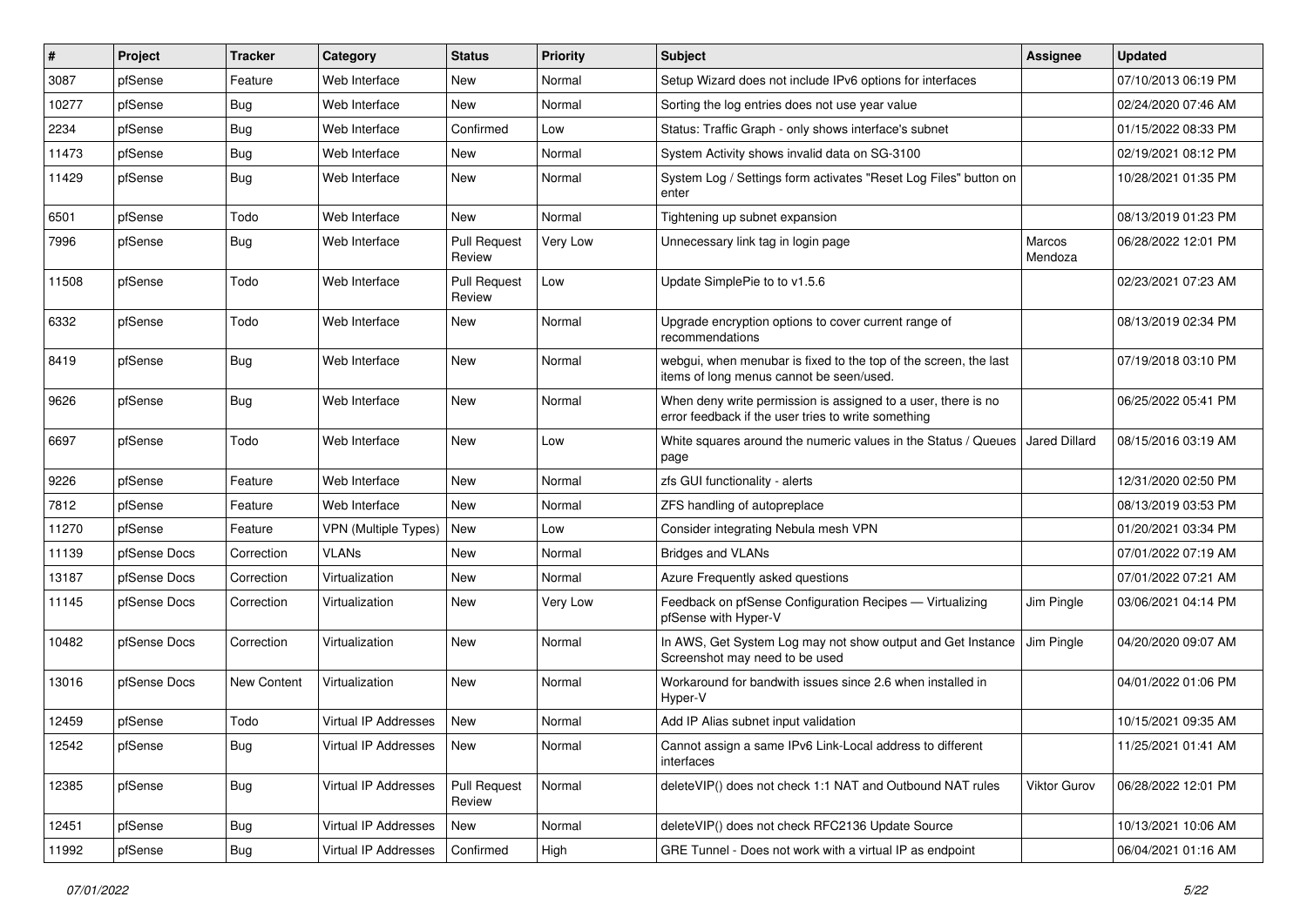| $\vert$ # | Project | <b>Tracker</b> | Category                     | <b>Status</b> | <b>Priority</b> | <b>Subject</b>                                                                                                                       | Assignee | <b>Updated</b>      |
|-----------|---------|----------------|------------------------------|---------------|-----------------|--------------------------------------------------------------------------------------------------------------------------------------|----------|---------------------|
| 12055     | pfSense | Feature        | <b>Virtual IP Addresses</b>  | Feedback      | Normal          | Option to disable XMLRPC Sync for Loopback Virtual IPs                                                                               |          | 06/18/2021 09:05 AM |
| 5850      | pfSense | Feature        | User Manager /<br>Privileges | <b>New</b>    | Normal          | Limit "WebCfg - System: User Manager page" privilege to<br>non-admins and non-admin groups                                           |          | 02/19/2017 10:04 AM |
| 6602      | pfSense | Feature        | User Manager /<br>Privileges | <b>New</b>    | Normal          | Config writes denied via "deny config write" permission should<br>notify as such                                                     |          | 08/20/2019 03:43 PM |
| 521       | pfSense | Feature        | User Manager /<br>Privileges | <b>New</b>    | Normal          | Group manager Assigned Permissions                                                                                                   |          | 04/18/2010 02:59 PM |
| 10544     | pfSense | <b>Bug</b>     | User Manager /<br>Privileges | <b>New</b>    | Normal          | It's not possible to add a user to group operator using the gui                                                                      |          | 04/21/2022 12:39 PM |
| 33        | pfSense | Todo           | User Manager /<br>Privileges | <b>New</b>    | Normal          | L2TP users integration with user manager                                                                                             |          | 02/06/2016 04:53 AM |
| 9621      | pfSense | Feature        | User Manager /<br>Privileges | <b>New</b>    | Normal          | More convenient deletion of single user privileges                                                                                   |          | 07/09/2019 03:09 AM |
| 9485      | pfSense | Bug            | User Manager /<br>Privileges | <b>New</b>    | Normal          | password match error on system usermanager causes Group<br>membership to be reset.                                                   |          | 04/26/2019 08:52 AM |
| 1574      | pfSense | Feature        | User Manager /<br>Privileges | <b>New</b>    | Normal          | Password quality enforcment.                                                                                                         |          | 02/06/2016 04:15 AM |
| 3706      | pfSense | Bug            | User Manager /<br>Privileges | New           | Normal          | Permission order affects default page on limited accounts, but<br>can't reorder                                                      |          | 02/06/2016 04:10 AM |
| 32        | pfSense | Todo           | User Manager /<br>Privileges | <b>New</b>    | Normal          | PPPoE Server users integration with user manager                                                                                     |          | 02/06/2016 04:53 AM |
| 4154      | pfSense | Bug            | User Manager /<br>Privileges | Confirmed     | Normal          | RADIUS authentication not working over IPv6                                                                                          |          | 04/21/2022 12:39 PM |
| 9253      | pfSense | Feature        | User Manager /<br>Privileges | <b>New</b>    | Normal          | RFE: True View-Only WebCFG options                                                                                                   |          | 08/21/2019 09:21 AM |
| 7863      | pfSense | <b>Bug</b>     | User Manager /<br>Privileges | <b>New</b>    | Normal          | The "WebCfg - All pages" permission inclueds the "User -<br>System: Shell account access" even though that is not a<br>WebCofg page. |          | 09/16/2017 05:13 AM |
| 5360      | pfSense | Feature        | UPnP/NAT-PMP                 | New           | Normal          | Add possibility to configure independent "UPnP & NAT-PMP"<br>instances                                                               |          | 10/31/2015 04:25 AM |
| 13222     | pfSense | Bug            | UPnP/NAT-PMP                 | New           | Normal          | CARP IP does not listen for NAT-PMP packets                                                                                          |          | 05/26/2022 02:28 PM |
| 6926      | pfSense | <b>Bug</b>     | UPnP/NAT-PMP                 | <b>New</b>    | Normal          | Miniupnp advertising expired IPv6 address                                                                                            |          | 01/15/2022 08:29 PM |
| 4500      | pfSense | <b>Bug</b>     | UPnP/NAT-PMP                 | Confirmed     | Normal          | Some miniupnp port mappings are not displayed in the Status<br>page                                                                  |          | 04/25/2022 12:49 PM |
| 4265      | pfSense | Feature        | UPnP/NAT-PMP                 | <b>New</b>    | Normal          | UPNP allow use of alias and schedule                                                                                                 |          | 08/20/2019 02:57 PM |
| 8325      | pfSense | Bug            | UPnP/NAT-PMP                 | <b>New</b>    | Normal          | UPnP not available for pppoe-Clients                                                                                                 |          | 11/15/2020 10:33 AM |
| 12797     | pfSense | Bug            | UPnP/NAT-PMP                 | <b>New</b>    | Normal          | UPnP+STUN forms invalid outbound NAT rules using the<br>external address discovered from STUN                                        |          | 02/15/2022 01:01 PM |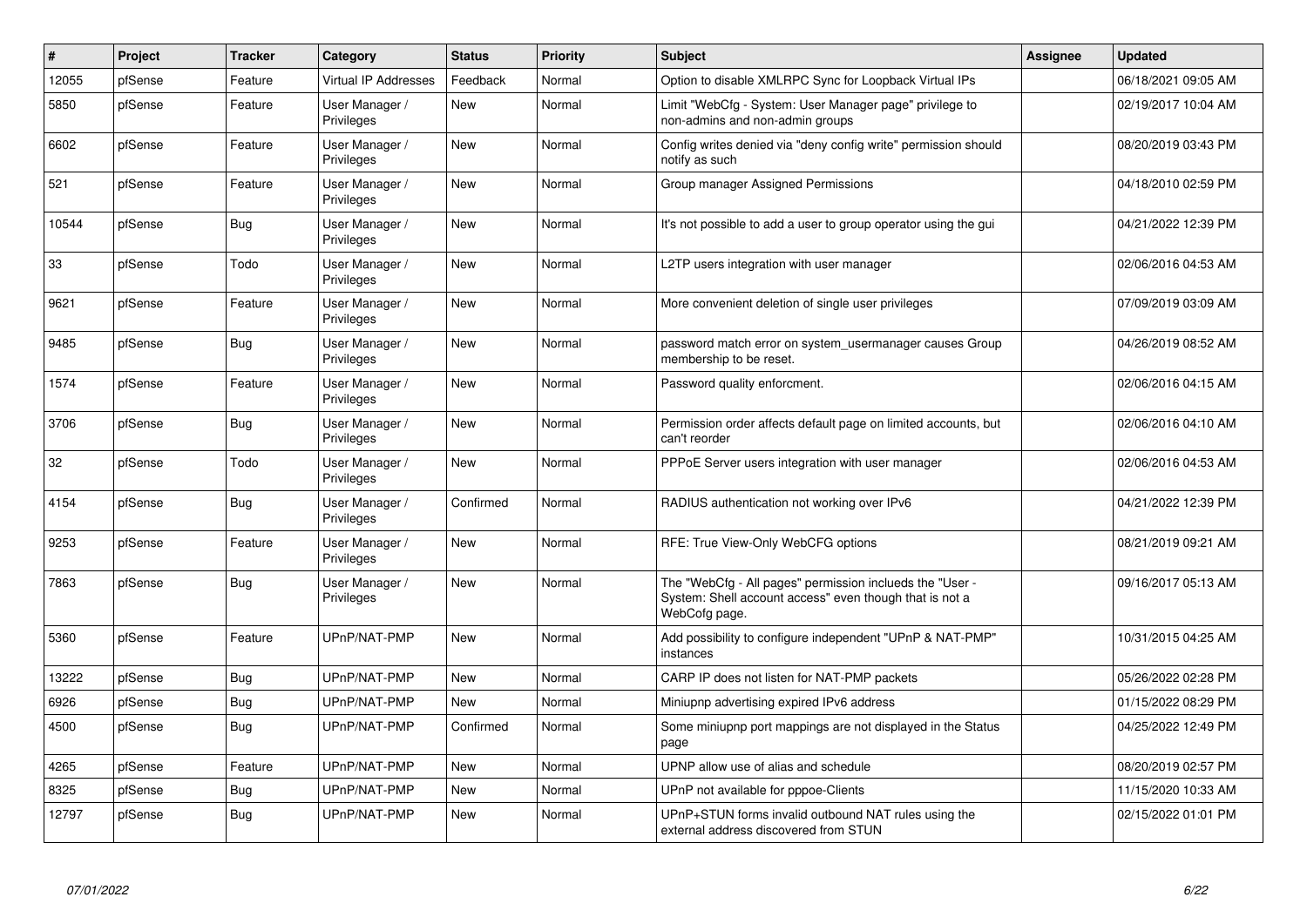| $\vert$ # | Project             | <b>Tracker</b> | Category                            | <b>Status</b> | <b>Priority</b> | <b>Subject</b>                                                                                          | <b>Assignee</b>     | <b>Updated</b>                       |
|-----------|---------------------|----------------|-------------------------------------|---------------|-----------------|---------------------------------------------------------------------------------------------------------|---------------------|--------------------------------------|
| 12796     | pfSense             | Bug            | Upgrade                             | Confirmed     | Normal          | 2.5.2 -> 2.6.0 upgrade segfaults if certain packages are<br>installed.                                  |                     | 05/24/2022 07:43 AM                  |
| 6917      | pfSense             | Feature        | Upgrade                             | New           | Normal          | Add ability to choose from what IP/IFACE you search for<br>updates                                      |                     | 11/11/2016 09:51 AM                  |
| 10530     | pfSense             | Bug            | Upgrade                             | New           | Normal          | Convert config version to be based on product version                                                   |                     | 04/21/2022 12:39 PM                  |
| 10464     | pfSense             | Todo           | Upgrade                             | New           | Low             | Disallow package updates when a system update is available                                              |                     | 06/30/2022 08:41 AM                  |
| 11257     | pfSense             | Feature        | Upgrade                             | <b>New</b>    | Normal          | Installed Packages: Update all button                                                                   |                     | 01/18/2021 10:45 AM                  |
| 12768     | pfSense             | Feature        | Upgrade                             | <b>New</b>    | Normal          | pfSense-repo: Make sure default config file exists                                                      |                     | 06/28/2022 12:01 PM                  |
| 13252     | pfSense             | <b>Bug</b>     | Upgrade                             | <b>New</b>    | Normal          | reduce frequency of php-fpm socket connection attempts from<br>check reload status                      |                     | 06/12/2022 11:11 AM                  |
| 5074      | pfSense             | Feature        | Upgrade                             | New           | Normal          | Standard release notes URLs to facilitate GUI viewing before<br>upgrade                                 |                     | 04/21/2022 12:39 PM                  |
| 10310     | pfSense             | <b>Bug</b>     | Upgrade                             | New           | Normal          | Systems with low RAM and several packages may temporarily<br>fail to load large tables after an upgrade |                     | 03/03/2020 07:55 AM                  |
| 10237     | pfSense             | Feature        | Upgrade                             | New           | Normal          | Take ZFS snapshot on Upgrade                                                                            |                     | 04/07/2020 03:58 PM                  |
| 11619     | pfSense             | <b>Bug</b>     | Upgrade                             | New           | Normal          | Unable to upgrade 2.4.4-p3 to 2.5/21.02-p1                                                              |                     | 08/15/2021 10:00 AM                  |
| 10708     | pfSense             | <b>Bug</b>     | Upgrade                             | New           | Normal          | ZFS bootpool boot symlink issue                                                                         | Luiz Souza          | 03/08/2021 07:03 AM                  |
| 13280     | pfSense             | Bug            | Unknown                             | New           | Normal          | Entries duplicated in /boot/loader.conf                                                                 |                     | 06/19/2022 11:11 AM                  |
| 11777     | pfSense<br>Packages | Bug            | Unbound                             | <b>New</b>    | Very Low        | Input validation prevents DNS Resolver from being disabled                                              |                     | 04/05/2021 05:51 PM                  |
| 13311     | pfSense Docs        | New Content    | Troubleshooting                     | New           | High            | Add troubleshooting tips for ZFS boot issues                                                            |                     | 06/28/2022 11:04 AM                  |
| 7977      | pfSense             | <b>Bug</b>     | <b>Translations</b>                 | New           | Normal          | English text shown in stead of translated text (Routing - Gateway<br>groups - edit)                     |                     | 08/21/2019 11:28 AM                  |
| 10199     | pfSense             | Todo           | <b>Translations</b>                 | New           | <b>Very Low</b> | Improve Spanish translation interface                                                                   | Ricardo<br>Mastrapa | Aluisco Miguel   01/22/2020 09:22 AM |
| 1890      | pfSense             | Bug            | Translations                        | <b>New</b>    | Normal          | No gettext support in console scripts                                                                   |                     | 08/13/2019 12:24 PM                  |
| 9344      | pfSense             | Bug            | Translations                        | <b>New</b>    | Normal          | OpenVPN click NCP Algorithms will always go to DH<br>Parameters website(in Chinese-Taiwan)              |                     | 10/21/2021 03:48 AM                  |
| 8095      | pfSense             | <b>Bug</b>     | Translations                        | New           | Normal          | Unescaped simple quotes break JavaScript features when the<br>French translation is enabled             |                     | 08/21/2019 09:06 AM                  |
| 8963      | pfSense             | <b>Bug</b>     | <b>Traffic Shaper</b><br>(Limiters) | <b>New</b>    | Normal          | 2.4.4 Limiters don't work after CARP fail-over                                                          |                     | 12/10/2018 06:40 AM                  |
| 6295      | pfSense             | <b>Bug</b>     | <b>Traffic Shaper</b><br>(Limiters) | <b>New</b>    | Normal          | Crash upon applying CODELQ to untagged parent interface<br>when also applied to daughter VLAN           | Luiz Souza          | 08/20/2019 02:44 PM                  |
| 1883      | pfSense             | Feature        | <b>Traffic Shaper</b><br>(Limiters) | <b>New</b>    | Normal          | Diag > Limiter Info presentation enhancement                                                            |                     | 08/20/2019 03:46 PM                  |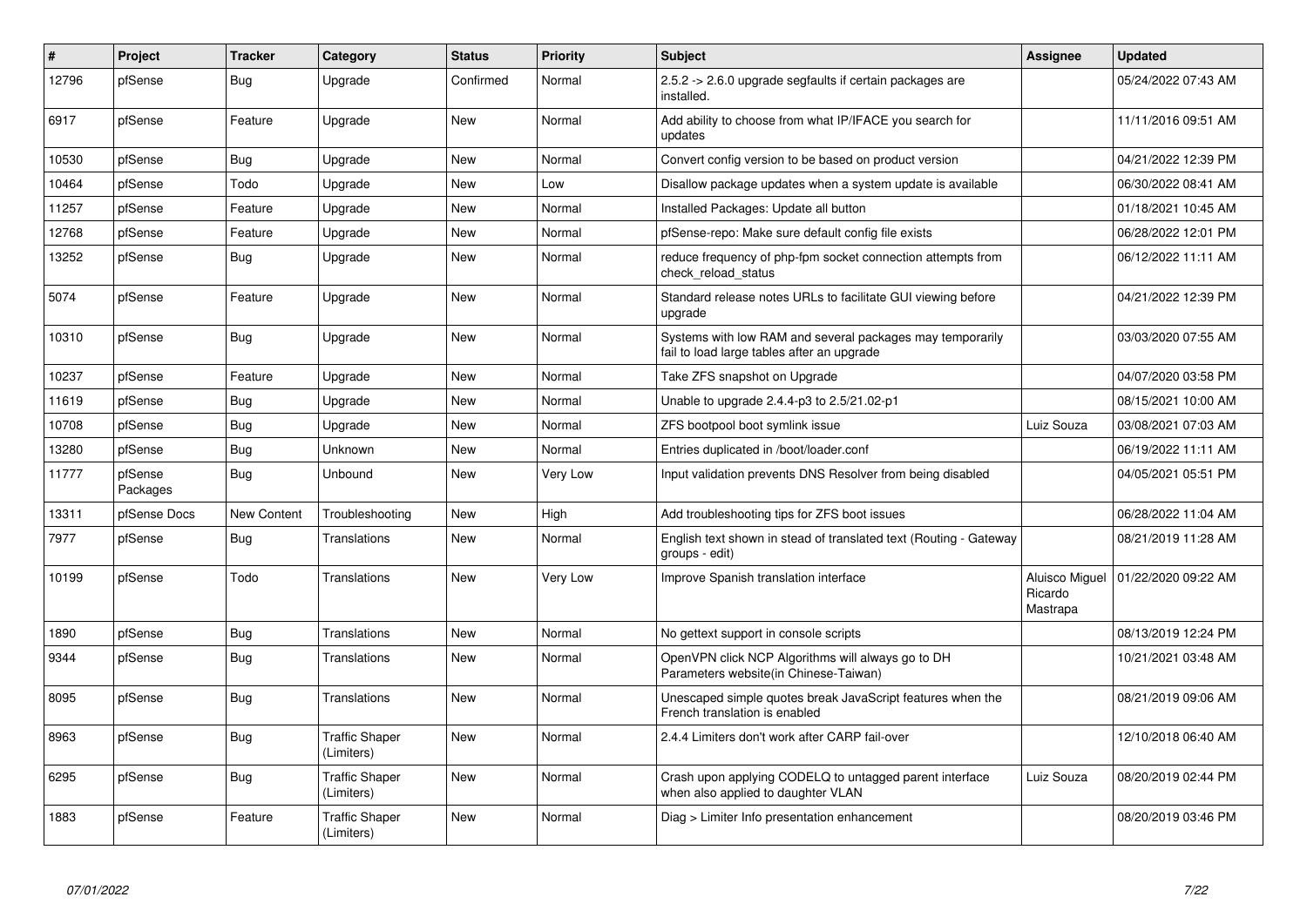| #     | Project | <b>Tracker</b> | Category                            | <b>Status</b>                 | <b>Priority</b> | <b>Subject</b>                                                                                                          | Assignee             | <b>Updated</b>      |
|-------|---------|----------------|-------------------------------------|-------------------------------|-----------------|-------------------------------------------------------------------------------------------------------------------------|----------------------|---------------------|
| 12829 | pfSense | Bug            | <b>Traffic Shaper</b><br>(Limiters) | Feedback                      | Normal          | Dummynet kernel module fails to load after upgrade.                                                                     |                      | 03/17/2022 09:26 AM |
| 8072  | pfSense | Bug            | <b>Traffic Shaper</b><br>(Limiters) | New                           | Normal          | Limiter / Queue mask issues?                                                                                            | Ivor Kreso           | 11/08/2017 07:56 PM |
| 7389  | pfSense | <b>Bug</b>     | <b>Traffic Shaper</b><br>(Limiters) | In Progress                   | Normal          | Limiter does not work with transparent proxy                                                                            | Luiz Souza           | 02/01/2021 03:31 PM |
| 1848  | pfSense | <b>Bug</b>     | <b>Traffic Shaper</b><br>(Limiters) | Confirmed                     | Normal          | Limiters after policy routing has taken place do not behave<br>correctly                                                |                      | 10/25/2014 09:18 PM |
| 3824  | pfSense | <b>Bug</b>     | <b>Traffic Shaper</b><br>(Limiters) | Confirmed                     | Normal          | Limiters on bridge break traffic outside locally-configured IP<br>subnets                                               | Luiz Souza           | 11/03/2016 07:16 PM |
| 9024  | pfSense | <b>Bug</b>     | <b>Traffic Shaper</b><br>(Limiters) | Feedback                      | Normal          | Ping packet loss under load when using limiters                                                                         |                      | 05/12/2022 11:55 AM |
| 11192 | pfSense | Bug            | <b>Traffic Shaper</b><br>(Limiters) | Feedback                      | Normal          | Using Limiters causes out of order packets within one TCP or<br><b>UDP flow</b>                                         |                      | 01/06/2021 12:09 AM |
| 7899  | pfSense | <b>Bug</b>     | <b>Traffic Shaper</b><br>(ALTQ)     | New                           | Normal          | a floating 'match' rule on LAN does not put traffic from a broswer<br>on a clientpc into a shaper queue                 |                      | 09/28/2017 09:16 AM |
| 13304 | pfSense | Feature        | <b>Traffic Shaper</b><br>(ALTQ)     | Pull Request<br>Review        | Normal          | Add Broadcom Netextreme II (bxe) to the altg capable check                                                              |                      | 06/28/2022 12:01 PM |
| 6696  | pfSense | <b>Bug</b>     | <b>Traffic Shaper</b><br>(ALTQ)     | <b>New</b>                    | Low             | Add configure link to Status > Queues error message if traffic<br>shaping not configured                                | <b>Jared Dillard</b> | 08/21/2019 08:55 AM |
| 10839 | pfSense | Feature        | <b>Traffic Shaper</b><br>(ALTQ)     | New                           | Normal          | Add popular messengers to the Traffic Shaper Wizard                                                                     |                      | 08/18/2020 10:07 AM |
| 8483  | pfSense | Feature        | <b>Traffic Shaper</b><br>(ALTQ)     | New                           | Normal          | Allow user to choose order of Queues status                                                                             |                      | 08/21/2019 09:12 AM |
| 8263  | pfSense | <b>Bug</b>     | <b>Traffic Shaper</b><br>(ALTQ)     | New                           | Normal          | Cannot create a nonlinear `Link Share` service curve because<br>of: "the sum of the child bandwidth higher than parent" |                      | 11/05/2020 07:31 AM |
| 3465  | pfSense | <b>Bug</b>     | <b>Traffic Shaper</b><br>(ALTQ)     | <b>New</b>                    | Normal          | Editing Traffic Shaper queues causes status queues.php error                                                            |                      | 02/19/2014 01:53 AM |
| 13051 | pfSense | <b>Bug</b>     | <b>Traffic Shaper</b><br>(ALTQ)     | New                           | Normal          | Firewall traffic shaper by interface selection unknow                                                                   |                      | 04/12/2022 07:03 AM |
| 2308  | pfSense | Bug            | <b>Traffic Shaper</b><br>(ALTQ)     | New                           | Normal          | HFSC WebUI doesn't check for "Bandwidth" setting                                                                        |                      | 12/04/2012 07:12 PM |
| 11174 | pfSense | <b>Bug</b>     | <b>Traffic Shaper</b><br>(ALTQ)     | Feedback                      | Normal          | Incorrect traffic shaping on pppoe interface                                                                            |                      | 12/21/2020 11:21 PM |
| 13072 | pfSense | Feature        | <b>Traffic Shaper</b><br>(ALTQ)     | <b>Pull Request</b><br>Review | Very Low        | Matching background/font colors of queue values with dark<br>theme.                                                     |                      | 04/19/2022 07:32 AM |
| 12393 | pfSense | Bug            | <b>Traffic Shaper</b><br>(ALTQ)     | New                           | Low             | Priority of qOthersLow higher than default queues                                                                       |                      | 09/21/2021 02:48 PM |
| 8712  | pfSense | Feature        | <b>Traffic Shaper</b><br>(ALTQ)     | New                           | Normal          | QOS on ipsec links                                                                                                      |                      | 06/22/2020 06:27 AM |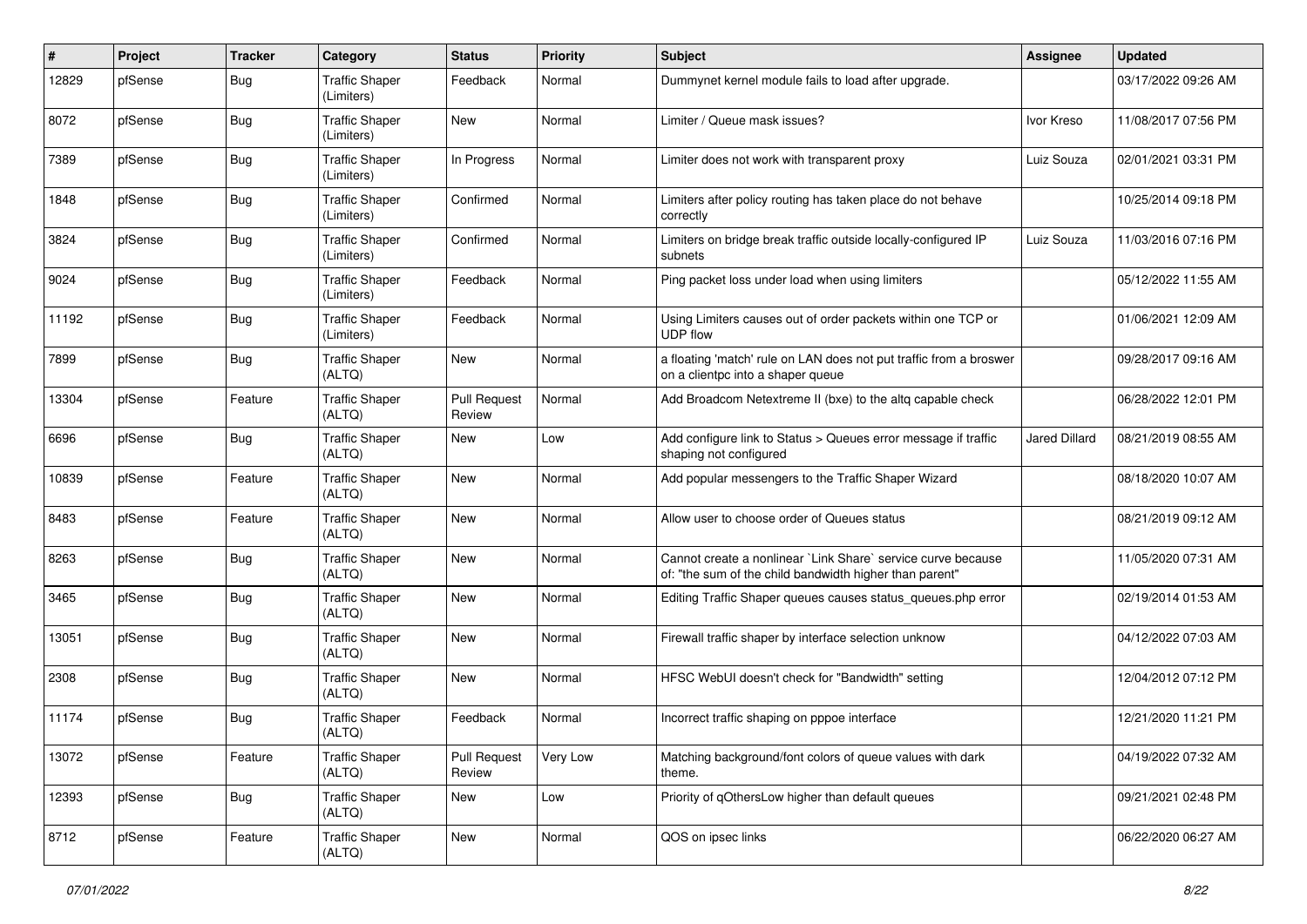| $\vert$ # | Project             | <b>Tracker</b> | Category                        | <b>Status</b>                 | Priority | <b>Subject</b>                                                                                          | Assignee             | <b>Updated</b>      |
|-----------|---------------------|----------------|---------------------------------|-------------------------------|----------|---------------------------------------------------------------------------------------------------------|----------------------|---------------------|
| 5813      | pfSense             | Feature        | <b>Traffic Shaper</b><br>(ALTQ) | New                           | Normal   | Replacement of layer7 filter                                                                            |                      | 02/18/2017 05:08 PM |
| 4467      | pfSense             | Bug            | <b>Traffic Shaper</b><br>(ALTQ) | <b>New</b>                    | Normal   | Traffic Graphs shows wrong throughput when traffic shaping<br>enabled                                   |                      | 02/23/2015 05:31 PM |
| 2315      | pfSense             | Feature        | <b>Traffic Shaper</b><br>(ALTQ) | <b>New</b>                    | Normal   | Traffic Shaper - Adaptive Bandwidth Management                                                          |                      | 02/06/2016 05:07 AM |
| 1849      | pfSense             | <b>Bug</b>     | <b>Traffic Shaper</b><br>(ALTQ) | <b>New</b>                    | Normal   | Traffic shaper - By Queue view needs to show/use friendly<br>inerface names                             |                      | 01/10/2022 08:10 AM |
| 12878     | pfSense             | Bug            | <b>Traffic Shaper</b><br>(ALTQ) | Incomplete                    | Normal   | Traffic shaping by interface, route queue bandwidth inbound, out<br>by a large factor.                  |                      | 06/06/2022 07:03 AM |
| 4405      | pfSense             | Feature        | <b>Traffic Shaper</b><br>(ALTQ) | In Progress                   | Normal   | Traffic shaping doesn't work when applied to a bridge interface                                         | Luiz Souza           | 02/09/2021 12:05 PM |
| 11589     | pfSense             | Feature        | <b>Traffic Graphs</b>           | <b>Pull Request</b><br>Review | Low      | Fix iftop experimental traffic fetcher, unify and improve output<br>style                               |                      | 03/03/2021 03:30 PM |
| 8274      | pfSense             | Feature        | <b>Traffic Graphs</b>           | <b>New</b>                    | Normal   | Reverse Inverse Traffic Graph View                                                                      | <b>Jared Dillard</b> | 08/14/2019 10:31 AM |
| 7398      | pfSense             | Feature        | <b>Traffic Graphs</b>           | Assigned                      | Normal   | Show average value of bandwidth in/out on Dashboard trafic<br>graph                                     | <b>Jared Dillard</b> | 08/21/2019 08:56 AM |
| 8349      | pfSense             | Feature        | <b>Traffic Graphs</b>           | <b>New</b>                    | Normal   | Show the actual numerical information (upload/download<br>speeds) in the traffic graph dashboard widget | <b>Jared Dillard</b> | 02/28/2018 09:42 AM |
| 8130      | pfSense             | <b>Bug</b>     | <b>Traffic Graphs</b>           | New                           | Normal   | Status - Monitoring - Area chart displays traffic data differently<br>than Line or Bar charts           |                      | 11/26/2017 01:40 PM |
| 9566      | pfSense             | Bug            | <b>Traffic Graphs</b>           | <b>New</b>                    | Normal   | Traffic graph displays traffic incorrectly                                                              |                      | 11/18/2019 07:54 AM |
| 10959     | pfSense             | <b>Bug</b>     | <b>Traffic Graphs</b>           | Feedback                      | Low      | Traffic graph stopped on interface used via netmap                                                      |                      | 02/22/2021 02:57 AM |
| 9087      | pfSense             | Bug            | <b>Traffic Graphs</b>           | New                           | Normal   | Traffic Graph Widget Legend Not Updating                                                                |                      | 08/14/2019 12:38 PM |
| 7400      | pfSense             | <b>Bug</b>     | <b>Traffic Graphs</b>           | Assigned                      | Normal   | Traffic Graphs show bad data on 2.3.3 1                                                                 | <b>Jared Dillard</b> | 12/31/2021 05:47 PM |
| 12401     | pfSense             | <b>Bug</b>     | <b>Traffic Graphs</b>           | New                           | Normal   | Traffic graphs with untagged and tagged VLAN on same<br>interface                                       |                      | 09/23/2021 09:18 PM |
| 9101      | pfSense             | <b>Bug</b>     | <b>Traffic Graphs</b>           | <b>New</b>                    | Normal   | Traffic Graphs/Dashboard Slows Downloads Being Performed<br>by the Same Firefox Browser                 |                      | 08/21/2019 09:18 AM |
| 9737      | pfSense             | Bug            | <b>Traffic Graphs</b>           | <b>New</b>                    | Normal   | traffic-graphs.js shows incorrect units inside the chart                                                |                      | 09/09/2019 06:35 AM |
| 8909      | pfSense<br>Packages | <b>Bug</b>     | Tinc                            | <b>New</b>                    | Normal   | tinc package makes /rc.newwanip looping forever                                                         |                      | 08/13/2019 09:25 AM |
| 9229      | pfSense<br>Packages | Bug            | Tinc                            | <b>New</b>                    | Normal   | Tinc package: no way of specifying multiple critical configuration<br>parameters from web interface     |                      | 08/13/2019 09:25 AM |
| 12711     | pfSense<br>Packages | Feature        | Telegraf                        | New                           | Normal   | Add InfluxDB V2 support                                                                                 |                      | 01/21/2022 02:54 AM |
| 8099      | pfSense<br>Packages | Feature        | Telegraf                        | <b>New</b>                    | Normal   | Add more configuration flexibility to Telegraf                                                          |                      | 08/13/2019 09:39 AM |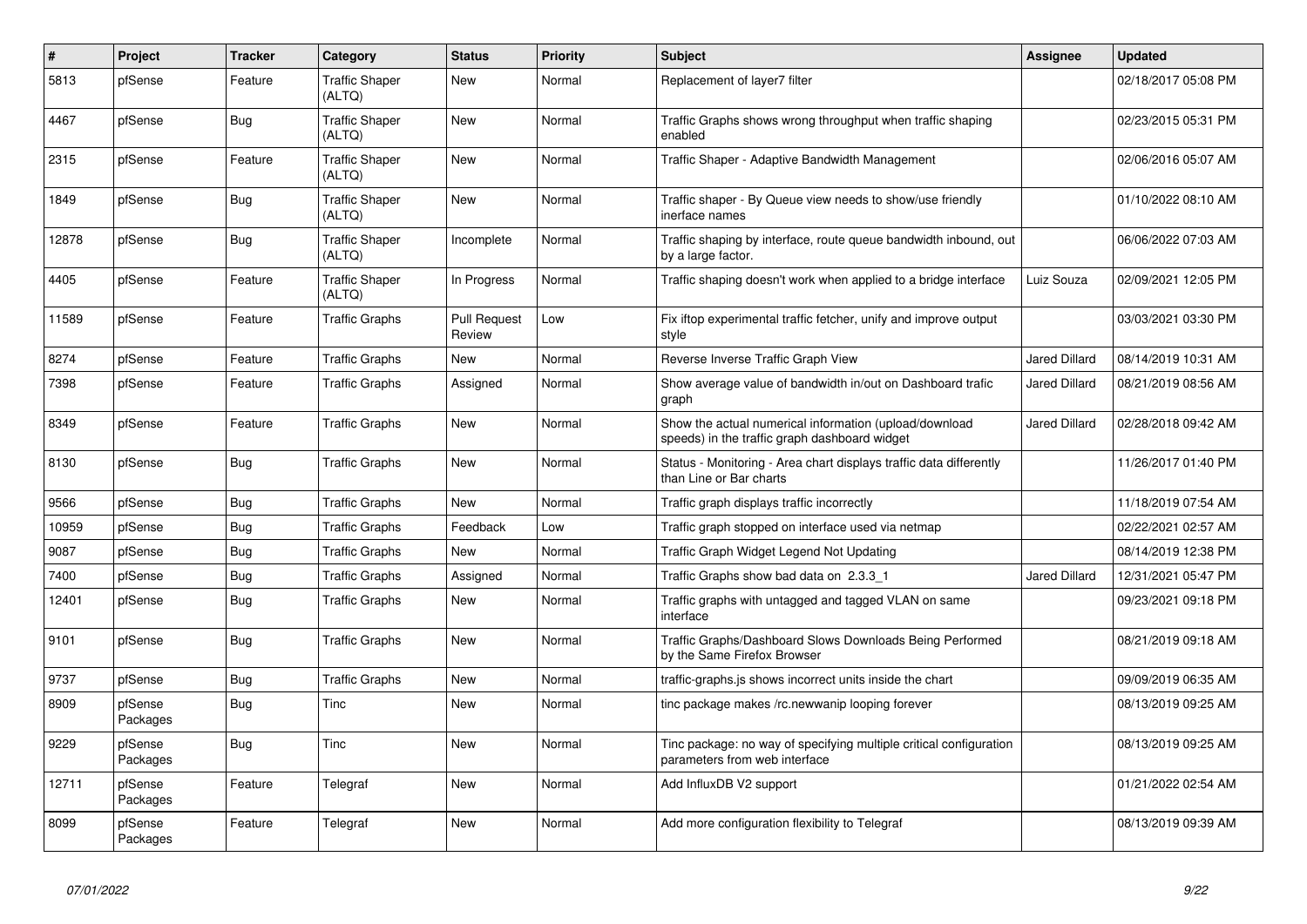| $\#$  | Project             | <b>Tracker</b> | Category  | <b>Status</b>                 | <b>Priority</b> | <b>Subject</b>                                                                             | Assignee           | <b>Updated</b>      |
|-------|---------------------|----------------|-----------|-------------------------------|-----------------|--------------------------------------------------------------------------------------------|--------------------|---------------------|
| 8216  | pfSense<br>Packages | Feature        | Telegraf  | New                           | Normal          | Add prometheus output for telegraf                                                         |                    | 09/09/2020 05:33 AM |
| 8230  | pfSense<br>Packages | Feature        | Telegraf  | <b>New</b>                    | Normal          | telegraf automatic input plugins configuration for enabled<br>pfsense package              |                    | 02/18/2019 05:23 PM |
| 9046  | pfSense<br>Packages | Feature        | Telegraf  | <b>New</b>                    | High            | telegraf feature request                                                                   |                    | 02/18/2019 03:38 PM |
| 10487 | pfSense<br>Packages | <b>Bug</b>     | Telegraf  | <b>New</b>                    | Normal          | Telegraf package not sending logs to influxdb server                                       |                    | 05/03/2020 07:09 PM |
| 9337  | pfSense<br>Packages | Bug            | Telegraf  | <b>New</b>                    | Normal          | Telegraf ping input fails                                                                  |                    | 02/18/2019 10:40 AM |
| 12655 | pfSense<br>Packages | <b>Bug</b>     | Telegraf  | <b>New</b>                    | Normal          | telegraf, wireguard plugin failing                                                         |                    | 12/30/2021 05:51 PM |
| 12462 | pfSense<br>Packages | Feature        | Telegraf  | <b>Pull Request</b><br>Review | Normal-package  | Telegraf: Add "devfs" to ignore_fs                                                         | Offstage<br>Roller | 10/18/2021 09:03 AM |
| 9139  | pfSense<br>Packages | <b>Bug</b>     | Telegraf  | New                           | Normal          | telegraf: add ping for default gateway(s)                                                  |                    | 05/21/2020 04:23 PM |
| 9138  | pfSense<br>Packages | Bug            | Telegraf  | <b>New</b>                    | Normal          | telegraf: add section for custom config lines                                              |                    | 02/18/2019 03:36 PM |
| 12160 | pfSense<br>Packages | Regression     | syslog-ng | Feedback                      | High            | An invalid configuration is generated when choosing TLS as the<br>default protocol         | Jim Pingle         | 07/23/2021 03:27 PM |
| 12114 | pfSense<br>Packages | <b>Bug</b>     | syslog-ng | Feedback                      | Normal          | syslog-ng only binds to the last specified interface                                       |                    | 04/21/2022 12:40 PM |
| 12502 | pfSense<br>Packages | Feature        | syslog-ng | <b>New</b>                    | Normal          | Syslog-ng Configuration Library (scl) missing                                              |                    | 11/02/2021 06:06 PM |
| 8180  | pfSense<br>Packages | <b>Bug</b>     | syslog-ng | <b>New</b>                    | Normal          | syslog-ng default log file                                                                 |                    | 01/16/2018 12:53 PM |
| 8705  | pfSense<br>Packages | <b>Bug</b>     | syslog-ng | New                           | Normal          | Syslog-NG error in latest snapshot                                                         |                    | 07/27/2018 10:17 AM |
| 8295  | pfSense<br>Packages | <b>Bug</b>     | syslog-ng | <b>New</b>                    | Normal          | syslog-ng logrotates tls files                                                             |                    | 02/14/2018 06:12 AM |
| 8229  | pfSense<br>Packages | <b>Bug</b>     | syslog-ng | <b>New</b>                    | Normal          | syslog-ng stops parsing logs after logrotate run                                           |                    | 01/26/2018 12:00 PM |
| 10393 | pfSense<br>Packages | <b>Bug</b>     | syslog-ng | Feedback                      | Normal          | Syslog-ng TLS support is broken                                                            |                    | 04/21/2022 12:40 PM |
| 11210 | pfSense<br>Packages | Feature        | Suricata  | Feedback                      | Normal          | 3rd party rulesets                                                                         | Viktor Gurov       | 11/24/2021 04:21 AM |
| 10872 | pfSense<br>Packages | Feature        | Suricata  | Feedback                      | Normal          | Add adjustable notification for Severity Alert                                             | Viktor Gurov       | 08/20/2021 07:52 AM |
| 10466 | pfSense<br>Packages | Feature        | Suricata  | New                           | Low             | Add checkbox to Suricata blocked host view to resolve all<br>resolvable IP's automatically |                    | 02/02/2022 06:04 PM |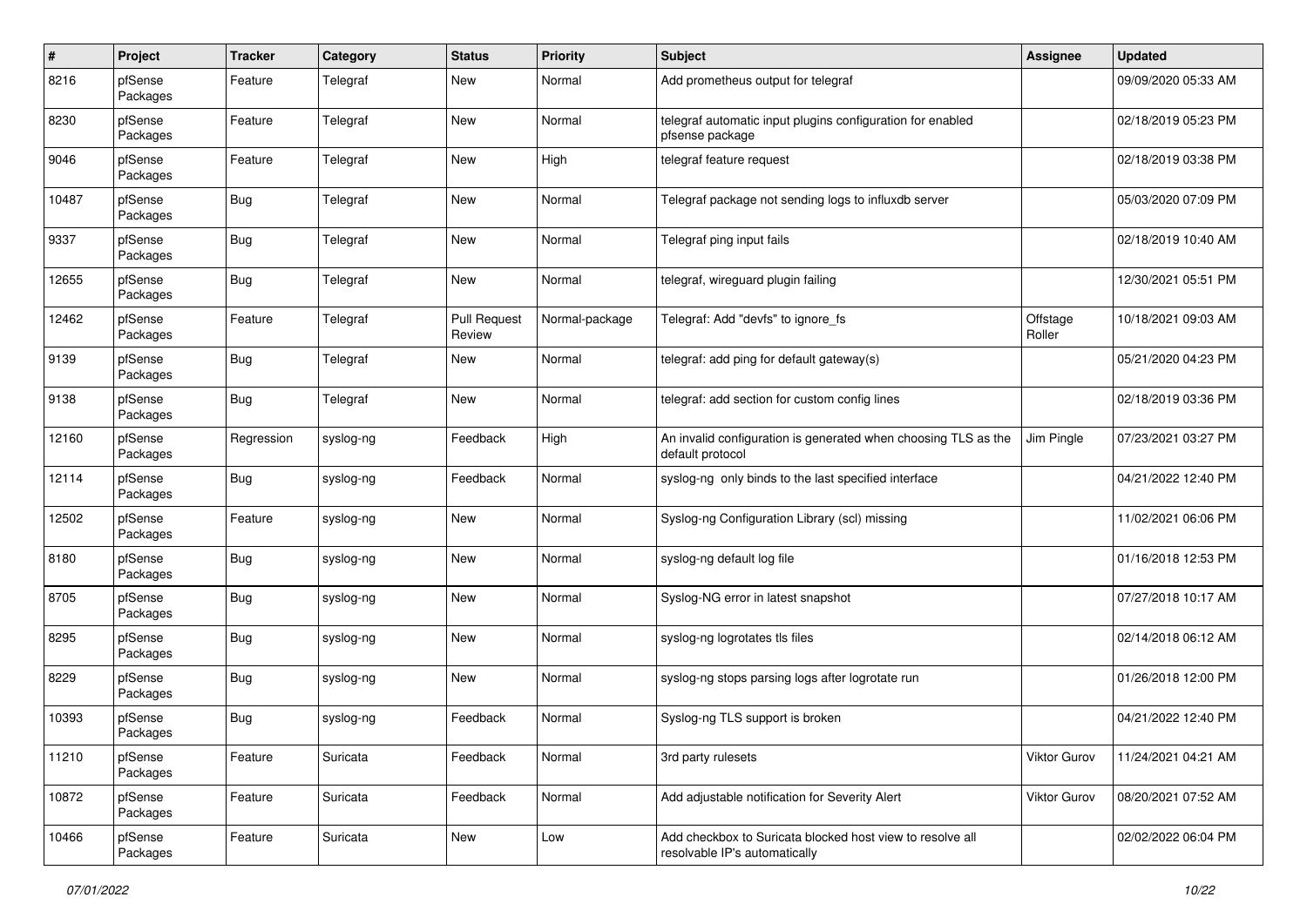| $\pmb{\#}$ | Project             | <b>Tracker</b> | Category | <b>Status</b> | <b>Priority</b> | <b>Subject</b>                                                                            | <b>Assignee</b>     | <b>Updated</b>      |
|------------|---------------------|----------------|----------|---------------|-----------------|-------------------------------------------------------------------------------------------|---------------------|---------------------|
| 12285      | pfSense<br>Packages | Feature        | Suricata | In Progress   | Normal          | Add more EVE Logged Traffic protocols                                                     | <b>Viktor Gurov</b> | 08/20/2021 08:22 AM |
| 10472      | pfSense<br>Packages | Feature        | Suricata | <b>New</b>    | Low             | Blocked host alert table break out by timestamp and type to<br>allow sorting by date      |                     | 04/17/2020 12:46 PM |
| 11742      | pfSense<br>Packages | <b>Bug</b>     | Suricata | <b>New</b>    | Normal          | Blocking / Unblocking is not working correctly.                                           |                     | 09/01/2021 11:08 AM |
| 12909      | pfSense<br>Packages | Feature        | Suricata | New           | Normal          | Convert Suricata GeoIP Lookup feature on ALERTS tab to use<br>local GeoIP2 database       | Viktor Gurov        | 03/07/2022 08:28 AM |
| 12292      | pfSense<br>Packages | Feature        | Suricata | Feedback      | Normal          | GeoIP look on the Alerts, Blocked and Files pages                                         | Viktor Gurov        | 08/23/2021 08:16 AM |
| 6964       | pfSense<br>Packages | Bug            | Suricata | Feedback      | Normal          | Host OS Policy Assignment broken when using "Import" or<br>"Aliases" buttons              | <b>Viktor Gurov</b> | 08/20/2021 07:52 AM |
| 12506      | pfSense<br>Packages | <b>Bug</b>     | Suricata | Feedback      | Normal          | Only selected instance is restarted on suppress list change                               | Viktor Gurov        | 12/01/2021 04:43 AM |
| 11525      | pfSense<br>Packages | <b>Bug</b>     | Suricata | New           | Normal          | pfsense 2.5.0 release version for vlan issue to suricata                                  |                     | 11/11/2021 08:16 AM |
| 12643      | pfSense<br>Packages | Regression     | Suricata | Feedback      | Normal          | Rule categories are cleared after clicking the save button on the<br>Global Settings page |                     | 12/30/2021 03:44 AM |
| 9852       | pfSense<br>Packages | Feature        | Suricata | Feedback      | Normal          | show File-Store directory listing                                                         | Viktor Gurov        | 08/20/2021 07:52 AM |
| 12748      | pfSense<br>Packages | Feature        | Suricata | <b>New</b>    | Normal          | Suricata blocked page timestamp breakout to it's own sortable<br>column                   |                     | 02/01/2022 12:06 PM |
| 12322      | pfSense<br>Packages | Bug            | Suricata | Feedback      | Normal          | Suricata creates invalid HOME_NET entries                                                 | Viktor Gurov        | 09/10/2021 11:42 AM |
| 7388       | pfSense<br>Packages | <b>Bug</b>     | Suricata | <b>New</b>    | High            | Suricata does not property recognize MTU for PPPOE interfaces                             |                     | 03/15/2017 05:17 AM |
| 12899      | pfSense<br>Packages | <b>Bug</b>     | Suricata | <b>New</b>    | Normal          | Suricata doesn't honor Pass List                                                          |                     | 03/04/2022 01:22 PM |
| 12956      | pfSense<br>Packages | <b>Bug</b>     | Suricata | Confirmed     | Normal          | suricata fails to use pcre in SID management (e.g. dropsid.conf)                          |                     | 04/05/2022 12:52 PM |
| 10292      | pfSense<br>Packages | Bug            | Suricata | <b>New</b>    | Normal          | Suricata not respecting SID Mgmt list                                                     |                     | 02/27/2020 01:02 PM |
| 11780      | pfSense<br>Packages | <b>Bug</b>     | Suricata | <b>New</b>    | Very High       | Suricata package fails to prune suricata.log                                              |                     | 08/06/2021 07:18 AM |
| 9934       | pfSense<br>Packages | <b>Bug</b>     | Suricata | New           | Normal          | suricata update kills WAN interface                                                       |                     | 02/20/2020 09:17 AM |
| 8985       | pfSense<br>Packages | Feature        | Suricata | New           | Normal          | Suricata: allow configuration for external/internal additional<br>storage                 |                     | 11/13/2019 10:07 AM |
| 6023       | pfSense<br>Packages | <b>Bug</b>     | Suricata | New           | Low             | Traffic Shaper (pfsense 2.3) Suricata V3.0 Inline Mode<br>Operation                       | Luiz Souza          | 04/15/2016 05:59 AM |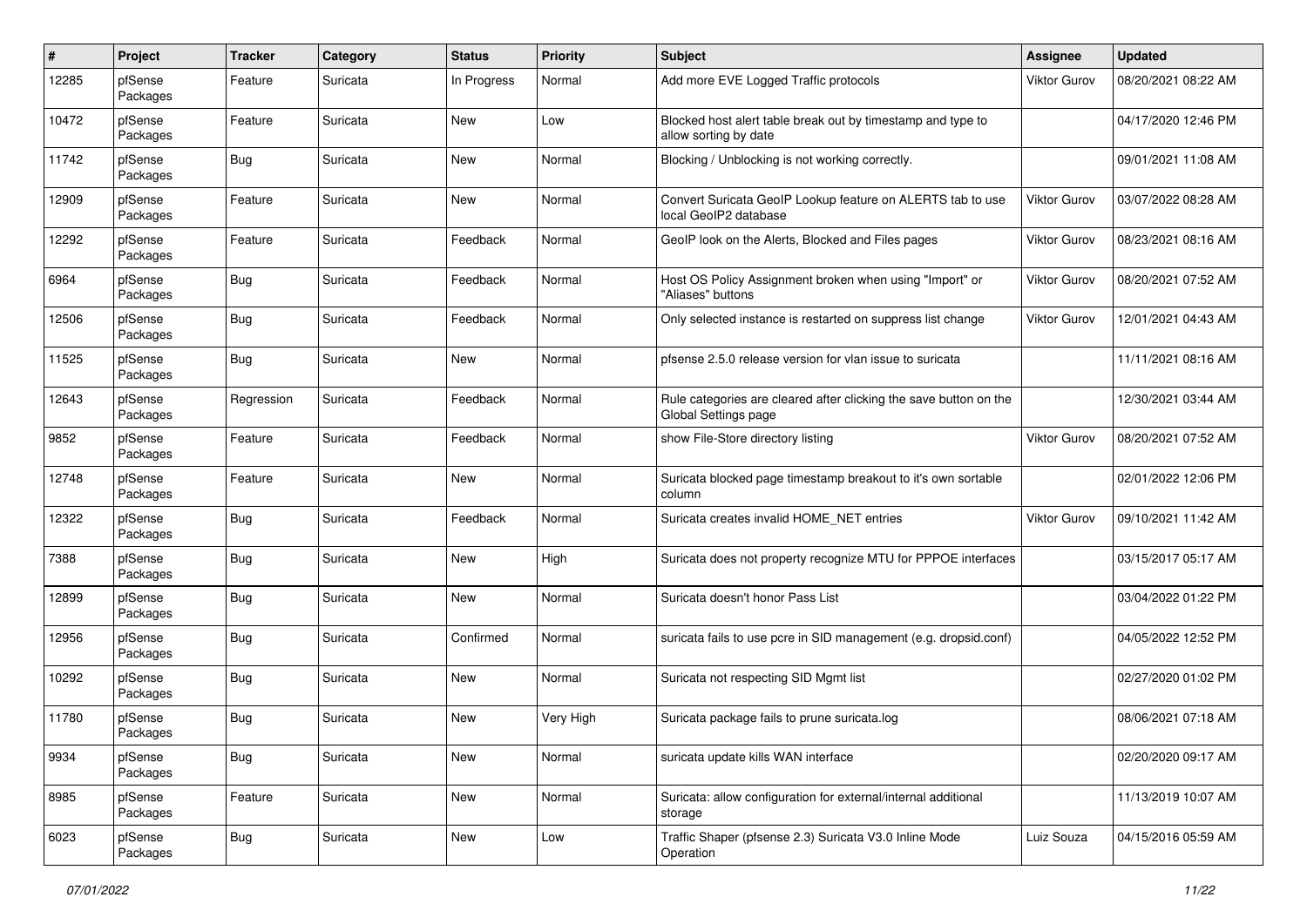| $\#$  | Project             | <b>Tracker</b> | Category                     | <b>Status</b>                 | <b>Priority</b> | <b>Subject</b>                                                                                                                             | <b>Assignee</b>      | <b>Updated</b>      |
|-------|---------------------|----------------|------------------------------|-------------------------------|-----------------|--------------------------------------------------------------------------------------------------------------------------------------------|----------------------|---------------------|
| 9749  | pfSense<br>Packages | Feature        | Status Monitoring            | New                           | Normal          | 95th percentile missing for quality in monitoring                                                                                          |                      | 09/12/2019 10:39 AM |
| 10601 | pfSense<br>Packages | Bug            | Status_Monitoring            | <b>New</b>                    | Normal          | Dashboard->Traffic Graphs Scale is capped for outbound                                                                                     |                      | 05/29/2020 10:13 AM |
| 13160 | pfSense<br>Packages | Feature        | Status Monitoring            | <b>Pull Request</b><br>Review | Normal          | Option to sort monitoring graph views                                                                                                      |                      | 05/13/2022 12:06 PM |
| 11763 | pfSense<br>Packages | <b>Bug</b>     | Status Monitoring            | <b>New</b>                    | Normal          | Traffic graphs refresh issue                                                                                                               |                      | 05/03/2021 09:44 AM |
| 9537  | pfSense<br>Packages | <b>Bug</b>     | <b>Status Traffic Totals</b> | <b>New</b>                    | Normal          | One month offset in displayed data between time changes                                                                                    | <b>Jared Dillard</b> | 05/01/2020 08:27 AM |
| 10429 | pfSense<br>Packages | <b>Bug</b>     | <b>Status Traffic Totals</b> | New                           | Normal          | Status Traffic Total broken 2.4.5                                                                                                          | <b>Jared Dillard</b> | 02/27/2021 07:55 PM |
| 7267  | pfSense<br>Packages | <b>Bug</b>     | <b>Status Traffic Totals</b> | <b>New</b>                    | Normal          | Status Traffic Totals - Stacked Bar - Scale not high enough                                                                                | <b>Jared Dillard</b> | 11/18/2020 07:38 AM |
| 6752  | pfSense<br>Packages | Todo           | <b>Status Traffic Totals</b> | <b>New</b>                    | Low             | Traffic Totals Data Summary Graph                                                                                                          | <b>Jared Dillard</b> | 11/08/2017 08:58 AM |
| 11797 | pfSense<br>Packages | <b>Bug</b>     | <b>Status Traffic Totals</b> | <b>New</b>                    | Normal          | Traffic Totals lost upon reboot when using a ramdisk for /var and<br>/tmp                                                                  | John Cornwell        | 04/10/2021 06:27 PM |
| 4088  | pfSense<br>Packages | Bug            | squidguard                   | Feedback                      | Normal          | Buggy squidgurd config file is created                                                                                                     | <b>Viktor Gurov</b>  | 01/28/2021 10:01 AM |
| 8752  | pfSense<br>Packages | Bug            | squidguard                   | <b>New</b>                    | Normal          | For SquidGuard in "Common ACL" menu "Target Rules List"<br>'access" option always stays with default value '---' for my Target<br>category |                      | 08/06/2018 05:53 AM |
| 6471  | pfSense<br>Packages | Bug            | squidguard                   | <b>New</b>                    | Normal          | pfsense 2.3.1 squidguard -> common ACL -> Target Rules List<br>missing                                                                     |                      | 06/08/2016 06:22 PM |
| 6521  | pfSense<br>Packages | <b>Bug</b>     | squidguard                   | <b>New</b>                    | Normal          | pfsense 2.3.1 squidguard -> Groups ACL -> Target Rules List<br>missing                                                                     |                      | 06/25/2016 10:49 PM |
| 11248 | pfSense<br>Packages | Feature        | squidguard                   | Feedback                      | Normal          | SafeSearch update                                                                                                                          | <b>Viktor Gurov</b>  | 01/28/2021 10:01 AM |
| 12732 | pfSense<br>Packages | <b>Bug</b>     | squidguard                   | New                           | High            | Squid https filtering squidguard acl target list - erratic behaviour                                                                       |                      | 01/26/2022 09:11 AM |
| 9025  | pfSense<br>Packages | Bug            | squidguard                   | <b>New</b>                    | Normal          | SquidGard + Target categories                                                                                                              |                      | 10/08/2018 01:00 AM |
| 9286  | pfSense<br>Packages | Bug            | squidguard                   | <b>New</b>                    | Normal          | squidGuard - Unable to change IP for sgerror.php URL in<br>configuration                                                                   |                      | 11/13/2019 10:07 AM |
| 11738 | pfSense<br>Packages | Regression     | squidguard                   | Feedback                      | Normal          | SquidGuard 1.16.18_17 Not Filtering Blacklist No-Transparent<br>Mode                                                                       | Viktor Gurov         | 12/21/2021 05:48 AM |
| 11784 | pfSense<br>Packages | Feature        | squidguard                   | <b>New</b>                    | Normal          | squidguard auto update blacklist option                                                                                                    |                      | 04/06/2021 01:53 AM |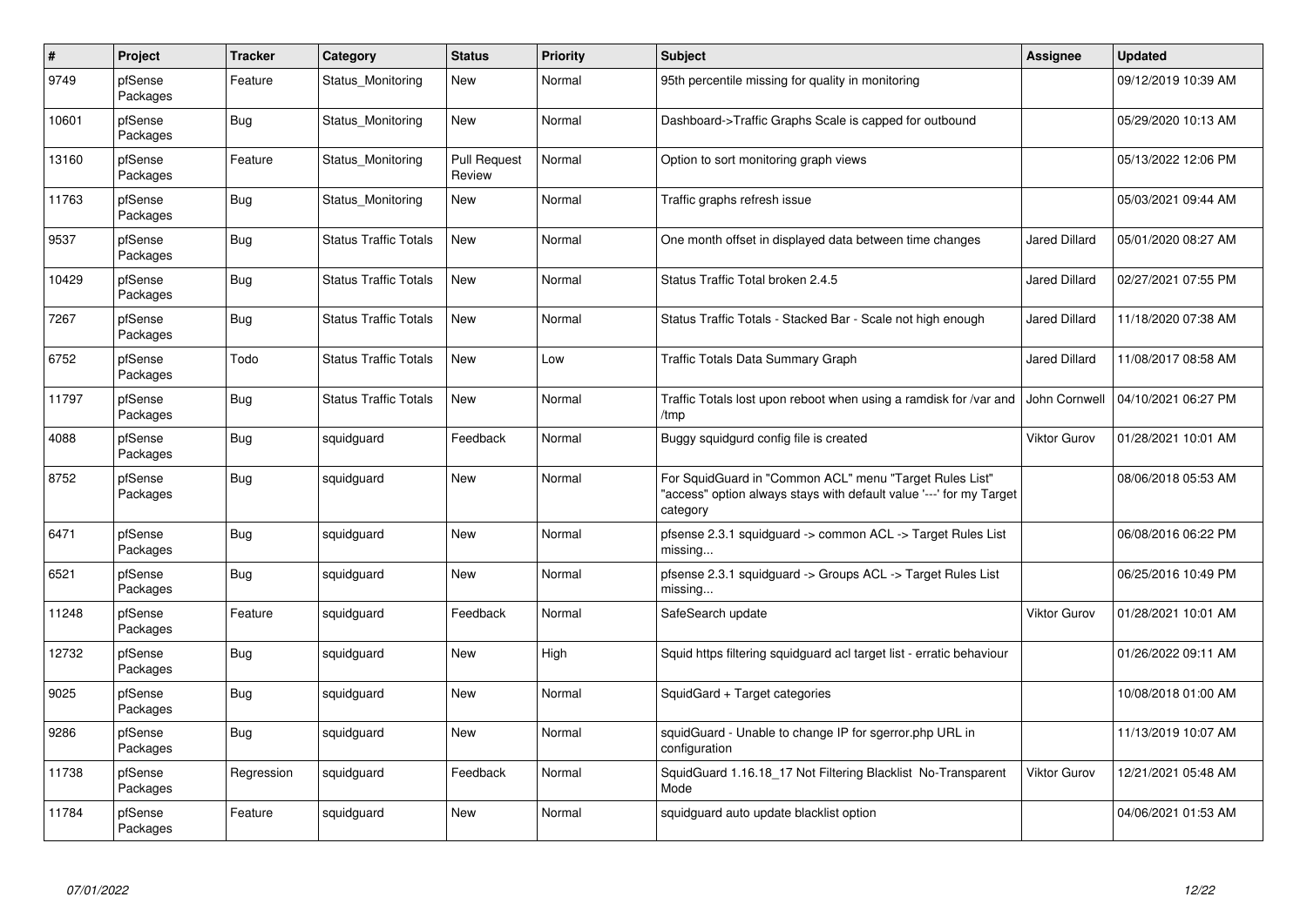| $\#$  | Project             | <b>Tracker</b> | Category   | <b>Status</b> | <b>Priority</b> | <b>Subject</b>                                                                                              | <b>Assignee</b>     | <b>Updated</b>      |
|-------|---------------------|----------------|------------|---------------|-----------------|-------------------------------------------------------------------------------------------------------------|---------------------|---------------------|
| 10994 | pfSense<br>Packages | Bug            | squidguard | New           | Low             | SquidGuard Blacklists Restore Default button does not work                                                  |                     | 10/20/2020 12:26 PM |
| 10865 | pfSense<br>Packages | Feature        | squidguard | <b>New</b>    | Normal          | squidGuard lacks options to send traffic action logs to syslog<br>server                                    |                     | 09/05/2020 01:21 AM |
| 11434 | pfSense<br>Packages | <b>Bug</b>     | squidguard | Feedback      | Normal          | SquidGuard over 1.16.18 11                                                                                  |                     | 04/21/2022 12:40 PM |
| 5751  | pfSense<br>Packages | Bug            | squidguard | <b>New</b>    | Normal          | SquidGuard target categories not saved when long "Domain<br>List" is provided                               |                     | 01/10/2016 08:55 AM |
| 8827  | pfSense<br>Packages | Bug            | squidguard | <b>New</b>    | Normal          | Squidguard: ACL redirect modes 'redirect' and 'err page' send<br>unresolvable URLs to the client.           | Viktor Gurov        | 12/21/2021 05:49 AM |
| 12491 | pfSense<br>Packages | Feature        | squidguard | New           | Normal          | squidguard: allow multiple regex                                                                            |                     | 10/28/2021 03:30 PM |
| 4928  | pfSense<br>Packages | Feature        | squidguard | <b>New</b>    | Normal          | Surftool - New Package to turn squidguard groups(/acls) on or<br>off                                        |                     | 08/13/2019 09:57 AM |
| 13141 | pfSense<br>Packages | Bug            | squidguard | New           | Normal          | wrong page squidguard block                                                                                 |                     | 05/09/2022 05:33 PM |
| 9721  | pfSense<br>Packages | Feature        | Squid      | Feedback      | Normal          | add squidclient -h 127.0.0.1 mgr:info output to Diagnostics /<br>Squid and status.php                       | <b>Viktor Gurov</b> | 04/22/2022 02:21 AM |
| 7691  | pfSense<br>Packages | Feature        | Squid      | <b>New</b>    | Normal          | Allow for custom icap services for squid                                                                    |                     | 08/24/2017 03:16 AM |
| 9982  | pfSense<br>Packages | Feature        | Squid      | Feedback      | Normal          | basic_Idap_auth TLS connection                                                                              | Viktor Gurov        | 04/22/2022 02:21 AM |
| 1620  | pfSense<br>Packages | Bug            | Squid      | <b>New</b>    | Normal          | Can't use transparent proxy when using bridge.                                                              |                     | 10/07/2021 04:19 AM |
| 9012  | pfSense<br>Packages | <b>Bug</b>     | Squid      | <b>New</b>    | Very Low        | Captive Portal authentication in Squid Proxy Server does not<br>work                                        |                     | 10/12/2019 05:06 AM |
| 13073 | pfSense<br>Packages | <b>Bug</b>     | Squid      | <b>New</b>    | Normal          | ClamAV - clamd dies with high CPU load and thus the C-ICAP of<br>squid-reverse proxy causes http:500 errors |                     | 04/19/2022 05:38 AM |
| 6789  | pfSense<br>Packages | Feature        | Squid      | <b>New</b>    | Normal          | disgest_ldap_auth                                                                                           |                     | 08/13/2019 09:57 AM |
| 11848 | pfSense<br>Packages | Bug            | Squid      | <b>New</b>    | Normal          | Issue with squid cache download speed                                                                       |                     | 04/23/2021 09:30 PM |
| 7954  | pfSense<br>Packages | <b>Bug</b>     | Squid      | Confirmed     | Normal          | Package upgrade/reinstall gets stuck on deinstall if the<br>package-provided service is not running         |                     | 10/18/2017 12:04 PM |
| 9700  | pfSense<br>Packages | Feature        | Squid      | Feedback      | Normal          | Secure Squid HTTPS Proxy                                                                                    |                     | 01/25/2022 06:39 PM |
| 12717 | pfSense<br>Packages | Todo           | Squid      | New           | Normal          | Squid 5.x Branch                                                                                            |                     | 01/25/2022 06:24 PM |
| 10541 | pfSense<br>Packages | Feature        | Squid      | Feedback      | Normal          | Squid failover and load balancing                                                                           | <b>Viktor Gurov</b> | 01/14/2021 07:34 AM |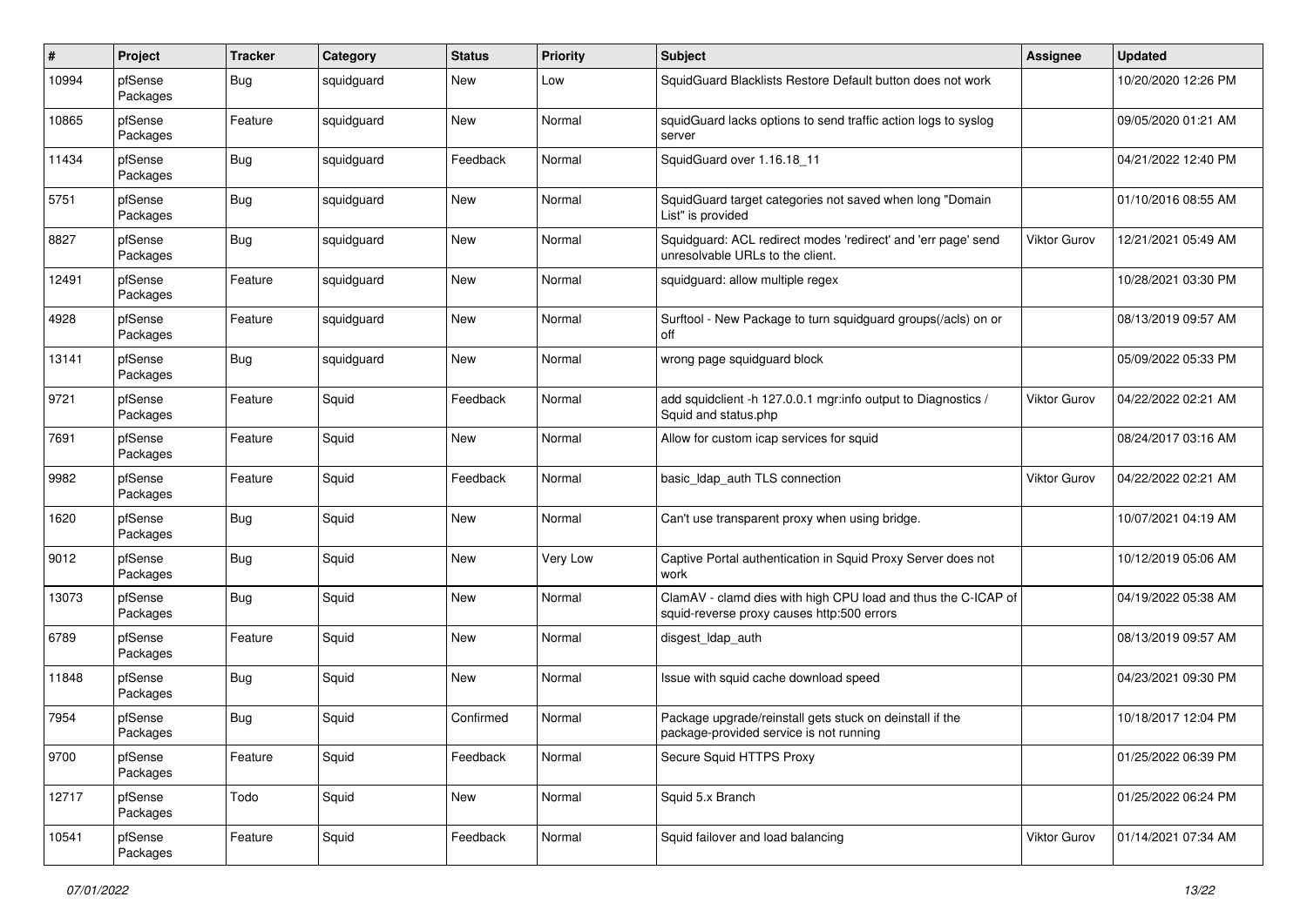| #     | Project             | <b>Tracker</b> | Category  | <b>Status</b>                 | <b>Priority</b> | Subject                                                                  | Assignee            | <b>Updated</b>      |
|-------|---------------------|----------------|-----------|-------------------------------|-----------------|--------------------------------------------------------------------------|---------------------|---------------------|
| 9774  | pfSense<br>Packages | Feature        | Squid     | <b>New</b>                    | Normal          | Squid logs / remote logs                                                 |                     | 04/17/2020 06:18 AM |
| 11200 | pfSense<br>Packages | Feature        | Squid     | <b>New</b>                    | Normal          | Squid reverse proxy + multiple ssl certificates                          |                     | 12/31/2020 03:50 AM |
| 7797  | pfSense<br>Packages | Bug            | Squid     | Feedback                      | Normal          | Squid Reverse Proxy alternating between destinations                     |                     | 04/21/2022 12:40 PM |
| 9762  | pfSense<br>Packages | Feature        | Squid     | Feedback                      | Normal          | Squid Reverse Proxy Change redir domain(s) to use regex                  |                     | 04/21/2022 12:40 PM |
| 10450 | pfSense<br>Packages | Bug            | Squid     | Feedback                      | Normal          | Squid reverse proxy switching peers                                      | Viktor Gurov        | 04/22/2022 02:21 AM |
| 5646  | pfSense<br>Packages | Feature        | Squid     | <b>New</b>                    | Normal          | Squid3 package Authentication Method: Kerberos/AD                        |                     | 02/18/2019 05:34 PM |
| 10572 | pfSense<br>Packages | <b>Bug</b>     | Squid     | Feedback                      | Normal          | STARTTLS option is ignored                                               | <b>Viktor Gurov</b> | 04/22/2022 02:20 AM |
| 12264 | pfSense<br>Packages | Bug            | Squid     | Feedback                      | Low             | Stray <table> line in squid monitor.php</table>                          | <b>Viktor Gurov</b> | 12/23/2021 10:53 AM |
| 6083  | pfSense<br>Packages | Bug            | Squid     | <b>New</b>                    | Normal          | Suqid Realtime Monitor / Squid Cache Table not diplaying<br>correctly    |                     | 12/06/2016 07:25 AM |
| 9568  | pfSense<br>Packages | Bug            | Squid     | <b>New</b>                    | Normal          | UFSSwapDir::openLog: Failed to open swap log.                            |                     | 05/29/2019 09:18 PM |
| 10608 | pfSense<br>Packages | Bug            | Squid     | Feedback                      | Normal          | Update squid port to 4.11-p2                                             |                     | 03/02/2021 04:00 AM |
| 7367  | pfSense<br>Packages | Feature        | Squid     | <b>New</b>                    | Normal          | Wizard for Squid                                                         |                     | 03/14/2017 01:59 PM |
| 12520 | pfSense<br>Packages | Feature        | Squid     | <b>New</b>                    | High            | [Squid] - Allow or Deny Mappings from IP/Host/GeoIP sources              |                     | 11/12/2021 02:13 PM |
| 12507 | pfSense<br>Packages | Bug            | softflowd | <b>Pull Request</b><br>Review | Normal          | Add support for bi-directional flows in softflowd                        |                     | 11/11/2021 03:53 AM |
| 9486  | pfSense<br>Packages | Bug            | softflowd | <b>New</b>                    | Very Low        | ifindex values used for softflowd are incorrect                          |                     | 08/14/2019 02:30 PM |
| 12845 | pfSense<br>Packages | <b>Bug</b>     | softflowd | <b>New</b>                    | Normal          | softflowd wrong vlan tag                                                 |                     | 02/21/2022 10:40 AM |
| 10436 | pfSense<br>Packages | Bug            | softflowd | <b>New</b>                    | Normal          | softflowd no longer sends flow data after upgrade (v0.9.9 1 -><br>v1.0.0 |                     | 06/07/2022 12:25 AM |
| 13096 | pfSense<br>Packages | Feature        | Snort     | Feedback                      | Normal          | Improve robustness of Snort Rules Update Log size limitation<br>logic    | <b>Bill Meeks</b>   | 04/25/2022 12:22 PM |
| 10989 | pfSense<br>Packages | Bug            | Snort     | New                           | Low             | Snort alert page has hidden characters in IPv6 address                   |                     | 10/17/2020 04:06 PM |
| 11579 | pfSense<br>Packages | Feature        | Snort     | New                           | Normal          | Snort alerts or blocks trigger notifications                             |                     | 03/01/2021 03:26 AM |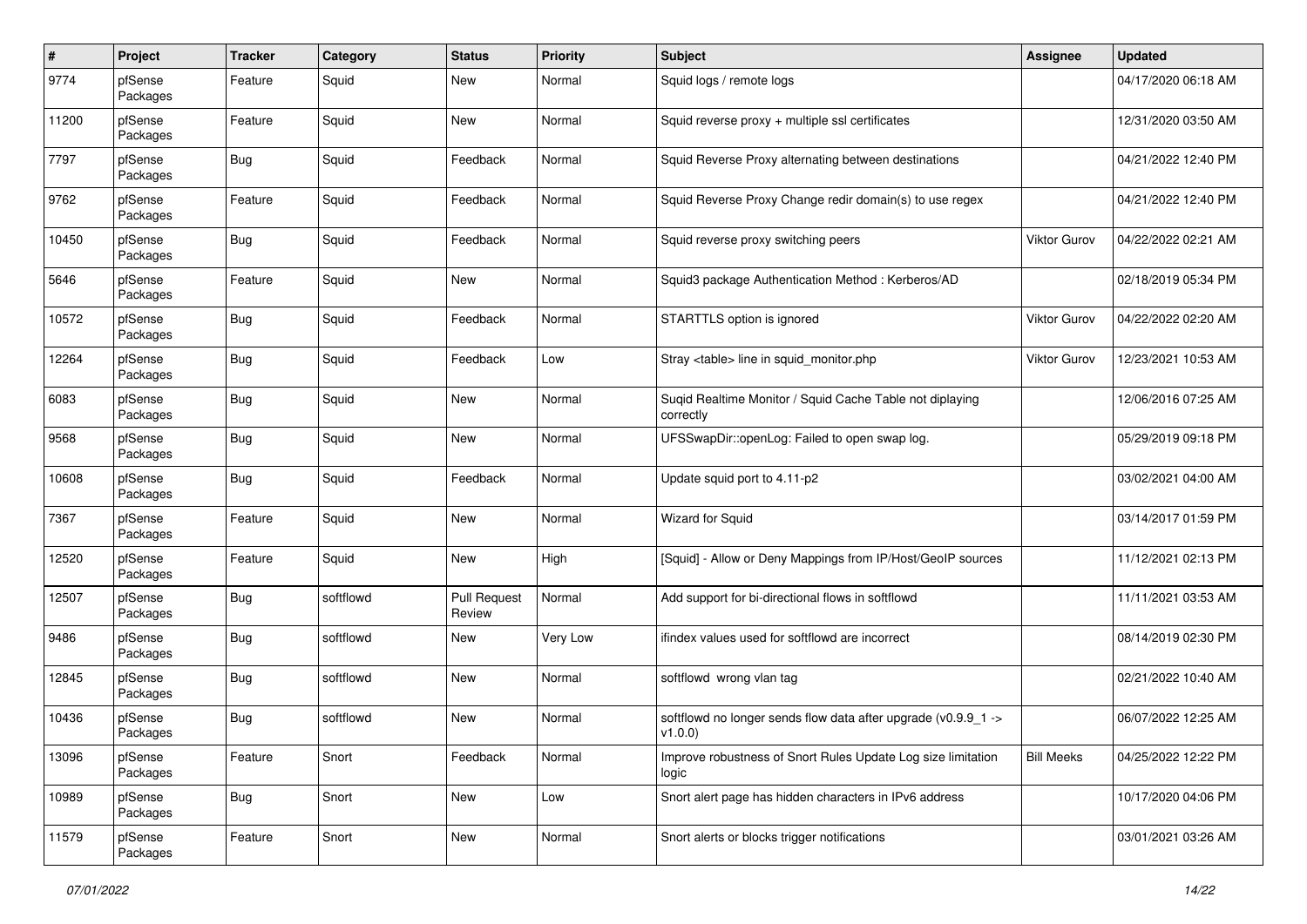| $\#$  | Project             | <b>Tracker</b> | Category         | <b>Status</b>                 | <b>Priority</b> | <b>Subject</b>                                                                                                                          | Assignee            | <b>Updated</b>      |
|-------|---------------------|----------------|------------------|-------------------------------|-----------------|-----------------------------------------------------------------------------------------------------------------------------------------|---------------------|---------------------|
| 6831  | pfSense<br>Packages | Feature        | Snort            | <b>New</b>                    | Normal          | Snort does not support aliases containing FQDN                                                                                          |                     | 07/11/2020 12:51 PM |
| 9289  | pfSense<br>Packages | Feature        | Snort            | New                           | Normal          | Snort enable react                                                                                                                      |                     | 03/16/2019 09:04 PM |
| 10606 | pfSense<br>Packages | Bug            | Snort            | <b>New</b>                    | Normal          | Snort Inline stopped working after upgrade to FreeBSD 12.1<br>(network traffic blocked after heavy load randomly)                       |                     | 05/28/2020 10:06 AM |
| 7535  | pfSense<br>Packages | Feature        | Snort            | <b>New</b>                    | Normal          | Snort messages filling System / General. Should have its own<br>log.                                                                    |                     | 02/18/2019 05:29 PM |
| 7414  | pfSense<br>Packages | Feature        | Snort            | <b>New</b>                    | Normal          | snort needs automated refresh on ip change                                                                                              |                     | 08/20/2019 08:55 AM |
| 6988  | pfSense<br>Packages | Bug            | Snort            | <b>New</b>                    | High            | SNORT Package PHP memory error                                                                                                          |                     | 06/28/2018 10:00 PM |
| 9895  | pfSense<br>Packages | <b>Bug</b>     | Snort            | <b>New</b>                    | Normal          | snort reinstallation failed                                                                                                             |                     | 06/23/2021 08:01 AM |
| 12979 | pfSense<br>Packages | Bug            | Snort            | <b>Pull Request</b><br>Review | High            | Snort Rules Update Process Using Deprecated FreeBSD<br><b>Subdirectory Name</b>                                                         | <b>Bill Meeks</b>   | 03/24/2022 09:02 AM |
| 13095 | pfSense<br>Packages | Bug            | Snort            | Feedback                      | Normal          | Snort VRT change in Shared Object Rules path name results in<br>failure to extract and update Snort Shared Object Rules when<br>enabled | <b>Bill Meeks</b>   | 04/25/2022 12:22 PM |
| 12683 | pfSense<br>Packages | <b>Bug</b>     | Snort            | Feedback                      | Normal          | snort_get_vpns_list() does not include OpenVPN CSO                                                                                      | <b>Viktor Gurov</b> | 02/15/2022 10:47 AM |
| 11479 | pfSense<br>Packages | Bug            | snmptt           | New                           | Normal          | snmptt 1.4.2 does not work in daemon mode                                                                                               |                     | 02/20/2021 04:37 PM |
| 4298  | pfSense             | Bug            | <b>SNMP</b>      | Assigned                      | <b>Very Low</b> | Excessive errors from snmpd                                                                                                             | Luiz Souza          | 09/13/2020 08:21 AM |
| 5922  | pfSense             | Feature        | <b>SNMP</b>      | <b>New</b>                    | Normal          | SNMP - enable SNMP v3 functionality                                                                                                     | <b>Viktor Gurov</b> | 03/02/2022 02:40 PM |
| 6186  | pfSense             | Bug            | Services         | <b>New</b>                    | Normal          | race conditions in service startup                                                                                                      |                     | 04/21/2022 12:39 PM |
| 11786 | pfSense             | Bug            | Services         | <b>New</b>                    | Normal          | SSH incomplete setup and startup fail while recovering XML<br>backup in a fresh install of pfSense 2.5.0                                |                     | 04/17/2021 01:36 PM |
| 11490 | pfSense<br>Packages | Bug            | Service Watchdog | <b>New</b>                    | Very Low        | Service Watchdog - Impacts Reboots and Package Updates                                                                                  |                     | 02/22/2021 12:07 PM |
| 2358  | pfSense             | Feature        | Rules / NAT      | New                           | Normal          | NAT64 Support                                                                                                                           |                     | 04/16/2022 06:52 PM |
| 10712 | pfSense             | Bug            | Rules / NAT      | <b>New</b>                    | Normal          | 'default allow LAN IPv6 to any" rule does not work right after<br>boot when using IPv6 PD                                               |                     | 06/30/2020 12:17 AM |
| 11548 | pfSense             | Bug            | Rules / NAT      | <b>New</b>                    | Normal          | "rule expands to no valid combination" error from port forward<br>automatic rule mixing IPv4 and IPv6 elements                          |                     | 02/27/2021 03:18 PM |
| 12665 | pfSense             | Feature        | Rules / NAT      | <b>New</b>                    | Normal          | Ability to add custom pf rules from the GUI                                                                                             |                     | 01/07/2022 09:30 AM |
| 96    | pfSense             | Feature        | Rules / NAT      | <b>New</b>                    | Normal          | Add "All local networks" to source and destination drop down<br>boxen in firewall rules                                                 |                     | 02/06/2016 04:53 AM |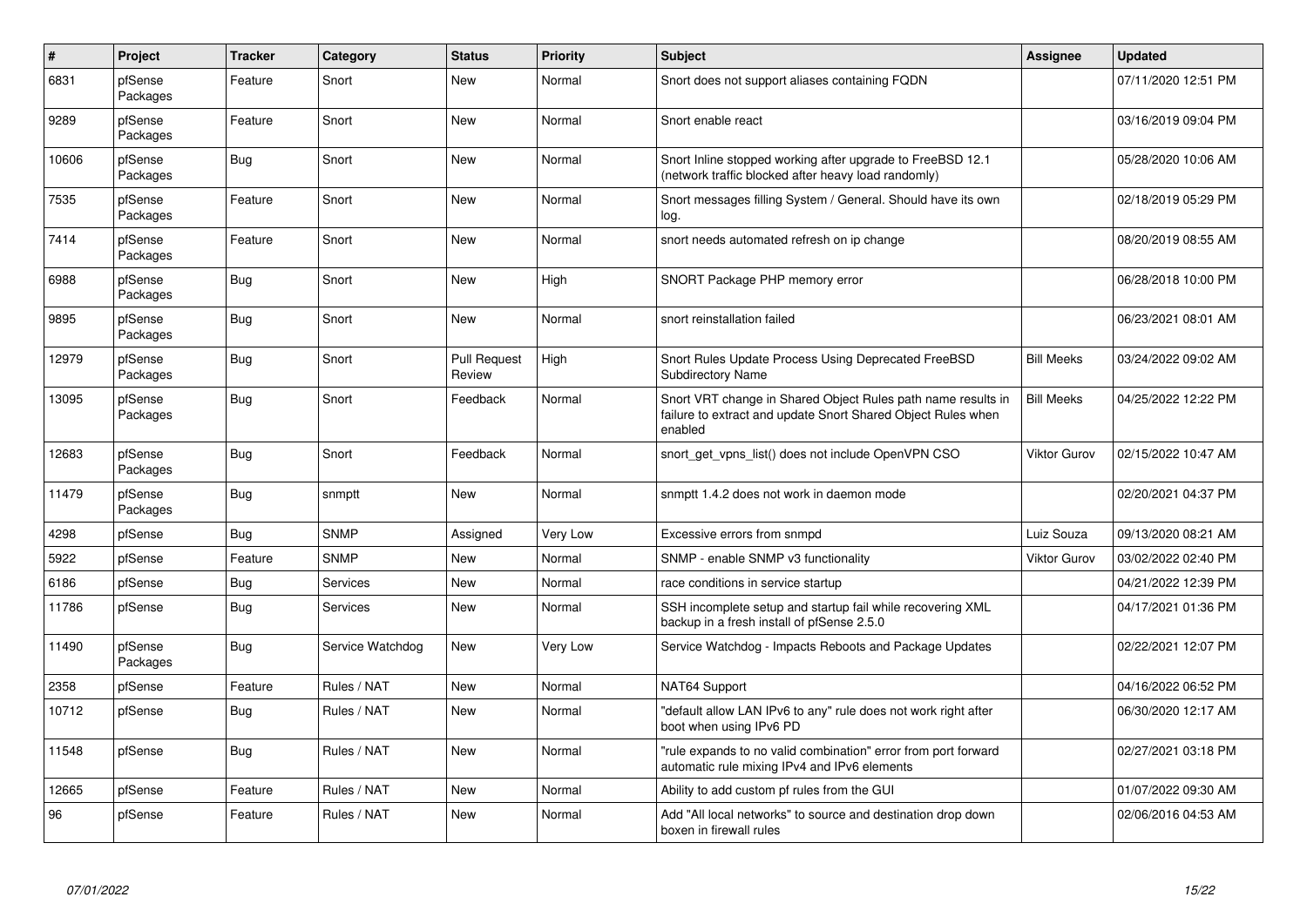| $\pmb{\#}$ | Project | <b>Tracker</b> | Category    | <b>Status</b> | <b>Priority</b> | <b>Subject</b>                                                                                                                        | Assignee   | <b>Updated</b>      |
|------------|---------|----------------|-------------|---------------|-----------------|---------------------------------------------------------------------------------------------------------------------------------------|------------|---------------------|
| 7761       | pfSense | Feature        | Rules / NAT | New           | Normal          | Add a way to match on IPv6 proto=0 (hop-by-hop header<br>extension)                                                                   |            | 08/13/2019 03:49 PM |
| 12190      | pfSense | Feature        | Rules / NAT | New           | Normal          | Add ability to reference ipv6 prefix in firewall rules and aliases                                                                    |            | 08/05/2021 01:47 PM |
| 746        | pfSense | Feature        | Rules / NAT | New           | Normal          | Add interface group to source/dest drop downs                                                                                         |            | 07/19/2010 05:10 PM |
| 12370      | pfSense | Feature        | Rules / NAT | <b>New</b>    | Low             | Add limiters to Queue column on firewall rule list                                                                                    |            | 09/14/2021 07:37 AM |
| 1136       | pfSense | Feature        | Rules / NAT | New           | Normal          | Add logic to automatically avoid route-to for static route networks                                                                   |            | 10/09/2018 05:11 AM |
| 2771       | pfSense | Feature        | Rules / NAT | New           | Normal          | Add packet tracing simulator                                                                                                          |            | 08/13/2019 12:24 PM |
| 4997       | pfSense | Feature        | Rules / NAT | New           | Normal          | Add setting option to choose default log action for new firewall<br>rules                                                             |            | 08/20/2019 03:29 PM |
| 13058      | pfSense | Todo           | Rules / NAT | <b>New</b>    | Normal          | Add static routes and directly connected networks back to policy<br>route negation rules                                              |            | 04/13/2022 08:05 AM |
| 7922       | pfSense | Feature        | Rules / NAT | <b>New</b>    | Normal          | Add the option to select the ISP IPv6 Delegated Prefix as a<br>destination in firewall rules                                          |            | 10/10/2017 06:36 PM |
| 12676      | pfSense | Feature        | Rules / NAT | New           | Normal          | Add the Tagged option on the Port Forward rules edit page                                                                             |            | 01/11/2022 05:52 AM |
| 7181       | pfSense | Feature        | Rules / NAT | New           | Low             | Add Top and Add Bottom on Seperator                                                                                                   |            | 08/21/2019 08:55 AM |
| 9591       | pfSense | Feature        | Rules / NAT | <b>New</b>    | Normal          | Add under firewall rules a search box                                                                                                 |            | 08/14/2019 02:39 PM |
| 6776       | pfSense | Feature        | Rules / NAT | New           | Normal          | Allow disabling of "filter rule association" by default                                                                               |            | 08/17/2021 10:56 AM |
| 4165       | pfSense | Feature        | Rules / NAT | New           | Low             | Allow for security zones when defining interfaces and firewall<br>rules.                                                              |            | 02/06/2016 04:35 AM |
| 371        | pfSense | Feature        | Rules / NAT | New           | Normal          | Allow moving of bogon and RFC 1918 rules                                                                                              |            | 02/06/2016 04:53 AM |
| 1935       | pfSense | Feature        | Rules / NAT | New           | Normal          | Allow rule with max-src-conn-* options to make conditional use<br>of "overload <virusprot>"</virusprot>                               |            | 10/07/2011 09:31 AM |
| 4707       | pfSense | Feature        | Rules / NAT | <b>New</b>    | Normal          | Can't override block port 0 rules in filter.inc                                                                                       |            | 08/13/2019 12:53 PM |
| 2367       | pfSense | Bug            | Rules / NAT | New           | Normal          | display negate rules in firewall rules.php and evaluate when<br>added                                                                 |            | 05/07/2012 06:11 PM |
| 7551       | pfSense | Bug            | Rules / NAT | New           | Normal          | Dynamic IPsec endpoints not added to rule set after WAN<br>down/up                                                                    |            | 05/16/2017 02:26 PM |
| 13310      | pfSense | Bug            | Rules / NAT | Feedback      | Normal          | Each line in the NPt destination IPv6 prefix list also contains the<br>network of the previous line when multiple choices are present | Jim Pingle | 06/28/2022 12:01 PM |
| 7085       | pfSense | Feature        | Rules / NAT | New           | Normal          | Edit Firewall Rules Seperator                                                                                                         |            | 09/10/2017 09:15 AM |
| 3793       | pfSense | Feature        | Rules / NAT | New           | Normal          | Enable external authentication support for rules                                                                                      |            | 08/05/2014 01:09 PM |
| 8316       | pfSense | Feature        | Rules / NAT | New           | Low             | expiration date when creating new rules                                                                                               |            | 08/21/2019 09:11 AM |
| 13144      | pfSense | <b>Bug</b>     | Rules / NAT | New           | Very Low        | Firewall rule entries can get out of sync when entries are deleted<br>while other administrators are editing entries simultaneously   |            | 05/10/2022 07:26 AM |
| 7373       | pfSense | <b>Bug</b>     | Rules / NAT | New           | Normal          | Firewall schedules GUI needs to be redone from scratch                                                                                |            | 08/21/2019 08:56 AM |
| 13046      | pfSense | <b>Bug</b>     | Rules / NAT | New           | Normal          | Floating rule applied to IPv6 interface with a SLAAC DHCPv6<br>gateway reports error on boot                                          |            | 04/11/2022 09:50 AM |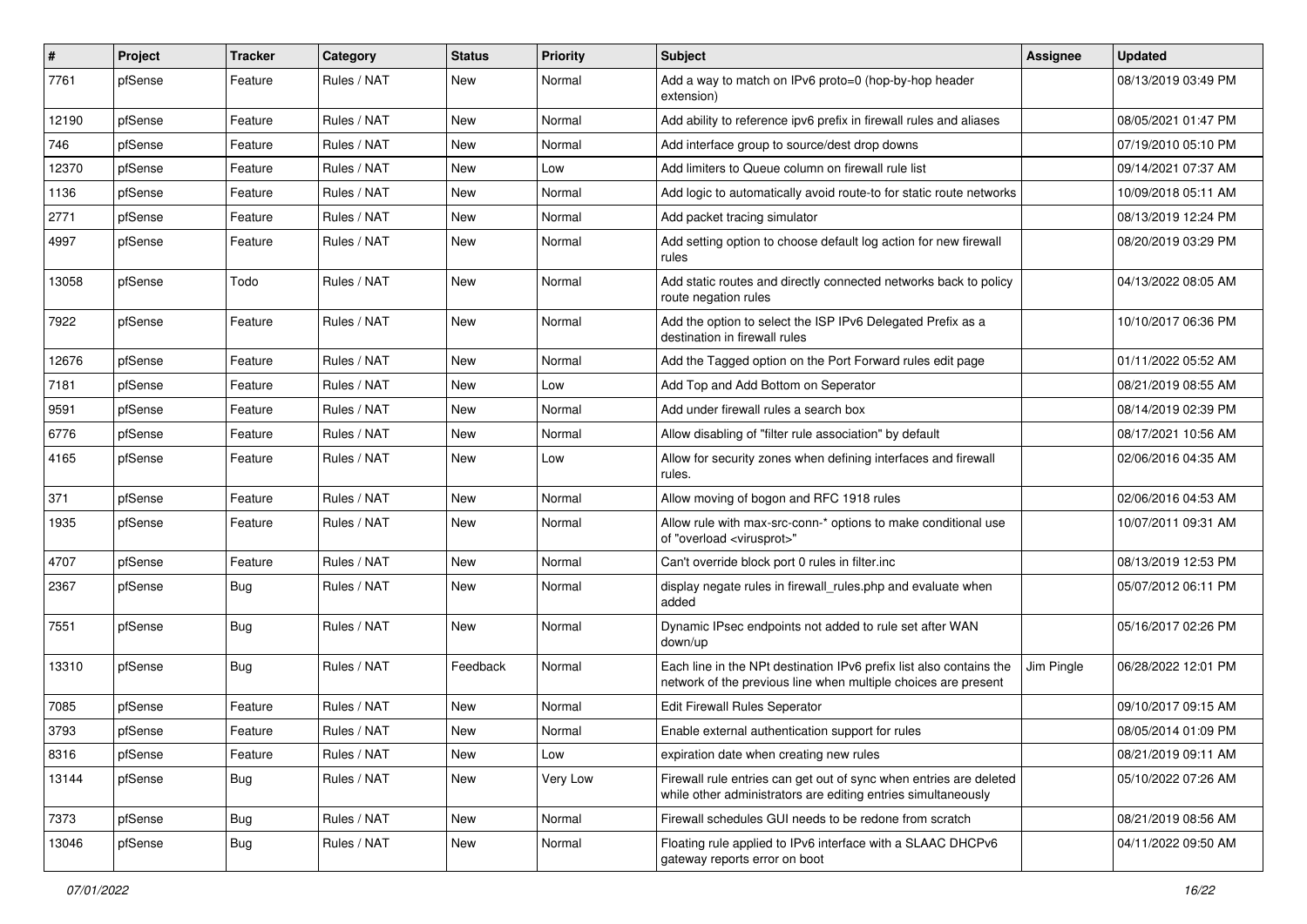| $\sharp$ | Project | <b>Tracker</b> | Category    | <b>Status</b>                 | <b>Priority</b> | <b>Subject</b>                                                                                          | Assignee             | <b>Updated</b>      |
|----------|---------|----------------|-------------|-------------------------------|-----------------|---------------------------------------------------------------------------------------------------------|----------------------|---------------------|
| 6627     | pfSense | Bug            | Rules / NAT | New                           | Normal          | floating tab match rules ignore quick action so should be<br>removed                                    |                      | 07/18/2016 02:15 PM |
| 12720    | pfSense | Bug            | Rules / NAT | <b>Pull Request</b><br>Review | Normal          | Hide the "tag" field on non-floating tabs                                                               | <b>Viktor Gurov</b>  | 01/24/2022 03:11 PM |
| 6539     | pfSense | Feature        | Rules / NAT | New                           | Normal          | ICMPv6 filtering requires multiple rules - no range support                                             |                      | 08/13/2019 01:23 PM |
| 5091     | pfSense | Bug            | Rules / NAT | Confirmed                     | Very Low        | In rule creation destination ports fields (from and to) are too<br>small to read ports aliases names    |                      | 01/07/2020 07:48 AM |
| 9035     | pfSense | Bug            | Rules / NAT | New                           | Normal          | Inactive Interfaces are Hidden in Firewall Rules                                                        |                      | 08/14/2019 12:39 PM |
| 10952    | pfSense | Bug            | Rules / NAT | New                           | Low             | Inconsistency in Subnet Defaults Between Firewall Rules and<br>Interface Address Assignments            |                      | 10/09/2020 12:50 PM |
| 11717    | pfSense | Bug            | Rules / NAT | New                           | Normal          | Incorrect port forwarding rules if Destination port alias is not<br>equal to Redirect target port alias |                      | 03/22/2021 06:06 AM |
| 701      | pfSense | Feature        | Rules / NAT | <b>New</b>                    | Normal          | Interface groups with NAT                                                                               |                      | 05/11/2018 10:12 PM |
| 8599     | pfSense | Feature        | Rules / NAT | New                           | Very Low        | IPv6 flow labels                                                                                        |                      | 07/16/2018 07:36 AM |
| 12421    | pfSense | Bug            | Rules / NAT | New                           | Normal          | IPV6 limiter bug                                                                                        |                      | 10/02/2021 08:44 AM |
| 11556    | pfSense | Bug            | Rules / NAT | <b>New</b>                    | Normal          | Kill all states associated with a NAT address                                                           |                      | 03/19/2021 10:29 AM |
| 10892    | pfSense | Bug            | Rules / NAT | New                           | Low             | Large number of VLAN/LANs make floating rules are to read                                               | <b>Jared Dillard</b> | 02/01/2021 03:29 PM |
| 2965     | pfSense | Feature        | Rules / NAT | <b>New</b>                    | Normal          | Mac Firewalling                                                                                         |                      | 04/24/2013 12:02 PM |
| 3288     | pfSense | Feature        | Rules / NAT | New                           | Normal          | Macros for Interface Networks on Outbound NAT rule Source<br>drop-down                                  |                      | 08/21/2019 11:02 AM |
| 7799     | pfSense | Feature        | Rules / NAT | New                           | Normal          | Make an ajax call to toggle logging by clicking on the logging<br>icon next to a rule                   |                      | 08/13/2019 09:40 AM |
| 1947     | pfSense | Feature        | Rules / NAT | New                           | Normal          | Option to kill all states when creating a block rule                                                    |                      | 08/20/2019 01:09 PM |
| 5075     | pfSense | <b>Bug</b>     | Rules / NAT | Confirmed                     | Normal          | pf errors that don't return a line number on first line don't file<br>notice                            |                      | 09/01/2015 06:42 PM |
| 1683     | pfSense | Feature        | Rules / NAT | New                           | Normal          | PF scrub min-ttl option                                                                                 |                      | 09/23/2020 01:52 AM |
| 12888    | pfSense | <b>Bug</b>     | Rules / NAT | New                           | Normal          | pfSense sends un-NATed packets during OpenVPN startup                                                   |                      | 03/01/2022 03:13 PM |
| 8576     | pfSense | <b>Bug</b>     | Rules / NAT | Feedback                      | Low             | pfSense stops passing traffic after some time when using<br>Outbound NAT pool w/ Sticky Address         |                      | 10/28/2021 01:47 PM |
| 7781     | pfSense | Feature        | Rules / NAT | New                           | Normal          | Please Enable Rule Separators on Manual Outbound NAT                                                    |                      | 08/21/2019 09:07 AM |
| 6207     | pfSense | Feature        | Rules / NAT | New                           | Normal          | Please, add "THIS IF broadcast" Macro for use in firewall rules                                         |                      | 08/21/2019 11:01 AM |
| 10312    | pfSense | Feature        | Rules / NAT | New                           | Low             | Reordering of NAT rules without dragging                                                                |                      | 03/03/2020 07:28 AM |
| 2676     | pfSense | Feature        | Rules / NAT | New                           | Normal          | Reply-to option in firewall rule                                                                        |                      | 05/05/2017 03:15 PM |
| 9887     | pfSense | <b>Bug</b>     | Rules / NAT | Pull Request<br>Review        | Low             | Rule separator positions change when deleting multiple rules                                            |                      | 07/01/2022 02:25 PM |
| 2049     | pfSense | Feature        | Rules / NAT | New                           | Normal          | Show Auto Generated Rules and Use them to turn features<br>on/off when applicable                       |                      | 08/20/2019 03:37 PM |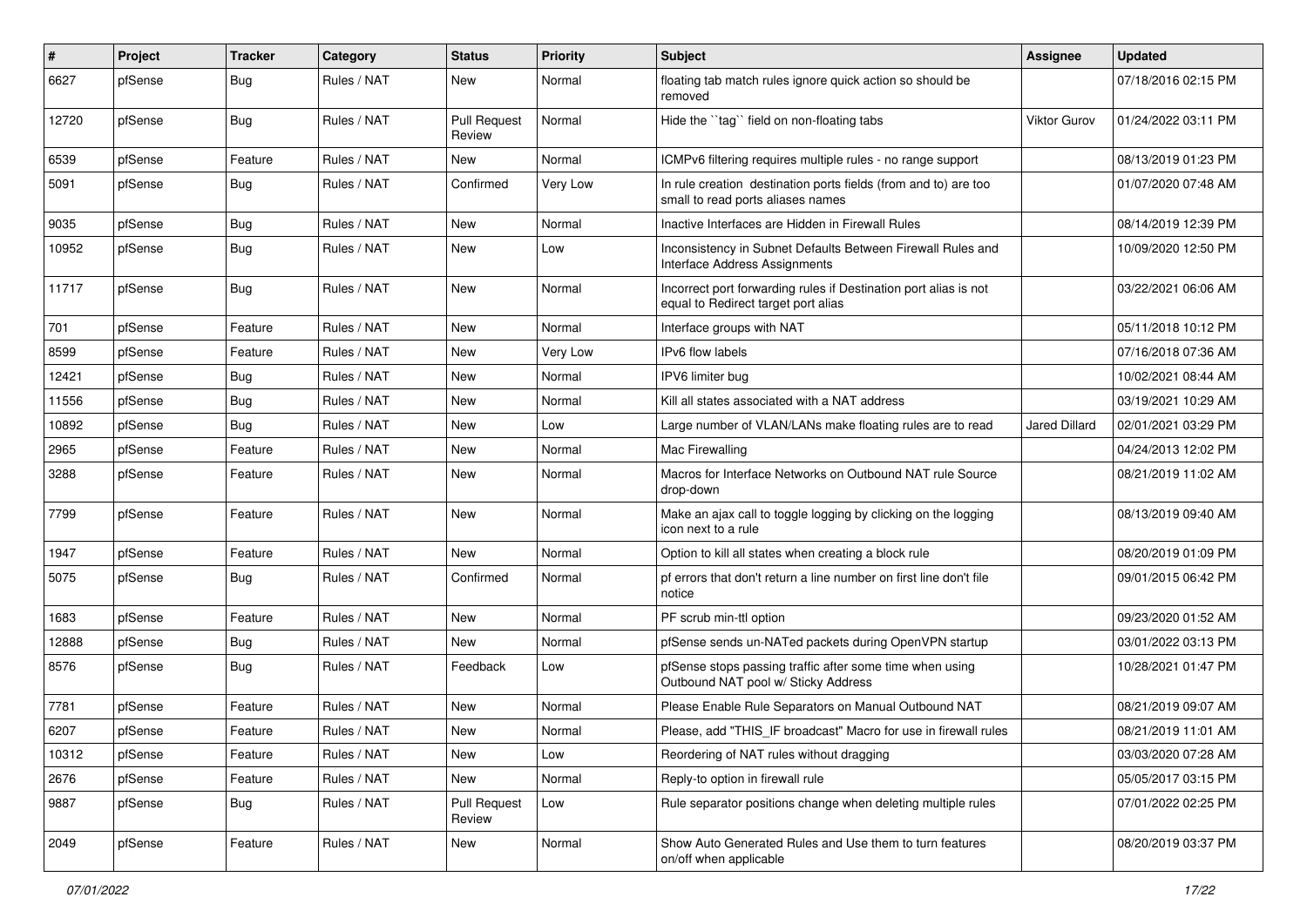| ∦     | Project             | <b>Tracker</b> | Category           | <b>Status</b> | <b>Priority</b> | <b>Subject</b>                                                                                                                                         | Assignee             | <b>Updated</b>      |
|-------|---------------------|----------------|--------------------|---------------|-----------------|--------------------------------------------------------------------------------------------------------------------------------------------------------|----------------------|---------------------|
| 9167  | pfSense             | Bug            | Rules / NAT        | New           | Normal          | Some Important ICMPv6 Traffic Not Allowed by Default Rules                                                                                             |                      | 08/14/2019 01:00 PM |
| 7260  | pfSense             | Feature        | Rules / NAT        | New           | Normal          | Source OS / p0f Database Missing Modern Operating Systems                                                                                              |                      | 04/18/2020 02:25 AM |
| 10513 | pfSense             | Bug            | Rules / NAT        | <b>New</b>    | Normal          | State issues with policy routing and HA failover                                                                                                       |                      | 04/21/2022 12:39 PM |
| 1813  | pfSense             | Bug            | Rules / NAT        | Confirmed     | Normal          | Static routes on WAN interfaces overridden by route-to for<br>firewall-initiated traffic                                                               |                      | 11/09/2016 02:06 PM |
| 10726 | pfSense             | Bug            | Rules / NAT        | New           | Normal          | Sticky-connections option is bugged - sticky-address cannot be<br>redefined                                                                            |                      | 11/12/2020 10:12 AM |
| 1937  | pfSense             | Feature        | Rules / NAT        | New           | Normal          | Support for rule groupings                                                                                                                             |                      | 08/20/2019 12:42 PM |
| 8820  | pfSense             | Bug            | Rules / NAT        | New           | Low             | System/Advanced/Misc - "Do not kill connections when schedule<br>expires" UN-checked still leaves existing connections open.                           |                      | 07/28/2020 10:59 AM |
| 5791  | pfSense             | Bug            | Rules / NAT        | Confirmed     | Normal          | tftp-proxy functionality is easilly broken by unrelated rules                                                                                          |                      | 07/10/2016 12:24 AM |
| 11262 | pfSense             | Feature        | Rules / NAT        | New           | Normal          | Time Based Rules - selects all days in the current month                                                                                               |                      | 04/27/2021 12:32 PM |
| 13240 | pfSense             | Bug            | Rules / NAT        | New           | Normal          | User is forced to pick an NPt destination IPv6 prefix length even<br>when choosing a drop-down entry which contains a defined<br>prefix length         | Jim Pingle           | 06/28/2022 12:01 PM |
| 6799  | pfSense             | Bug            | Rules / NAT        | <b>New</b>    | Normal          | Using NOT (!) with interface subnet macros results unexpected<br>traffic passing when multiple subnets are included in the macro<br>(i.e. VIP subnets) |                      | 02/07/2022 02:18 PM |
| 8385  | pfSense             | Feature        | Rules / NAT        | New           | Normal          | Utilize IP addresses from successfully authenticated OpenVPN<br>endpoints to Update Firewall Rules                                                     |                      | 07/19/2018 03:07 PM |
| 10446 | pfSense             | Feature        | Rules / NAT        | New           | <b>Very Low</b> | VIP address is not shown in firewall rules                                                                                                             |                      | 06/09/2022 02:07 PM |
| 6026  | pfSense             | Bug            | Rules / NAT        | New           | Low             | webinterface, firewall rules, wrapping of columns or visible<br>(horizontal) scrollbar needed when contents doesnt fit                                 | <b>Jared Dillard</b> | 08/20/2019 03:40 PM |
| 12338 | pfSense<br>Packages | <b>Bug</b>     | <b>RRD Summary</b> | New           | Normal          | RRD Summary does not report data on 3100                                                                                                               |                      | 04/15/2022 02:54 PM |
| 12865 | pfSense<br>Packages | Todo           | <b>RRD Summary</b> | Feedback      | Normal          | <b>RRD Summary improvements</b>                                                                                                                        | <b>Viktor Gurov</b>  | 03/04/2022 12:20 PM |
| 5307  | pfSense             | Feature        | RRD Graphs         | New           | Low             | Add logarithmic scale option to RRD graphs                                                                                                             |                      | 10/14/2015 07:37 AM |
| 7314  | pfSense             | Bug            | <b>RRD Graphs</b>  | New           | Low             | Discrepancy in ntp monitoring view                                                                                                                     |                      | 02/24/2017 08:37 PM |
| 9698  | pfSense             | <b>Bug</b>     | <b>RRD</b> Graphs  | New           | Normal          | Monitoring graphs do not retain state after auto-refresh                                                                                               |                      | 08/26/2019 02:09 AM |
| 2138  | pfSense             | Bug            | <b>RRD Graphs</b>  | New           | Normal          | RRD Wireless graph broken in BSS mode                                                                                                                  |                      | 02/06/2016 04:59 AM |
| 4292  | pfSense             | Feature        | RRD Graphs         | New           | Normal          | Show 95th Percentile for IPv6 Traffic in RRD Graphs                                                                                                    |                      | 01/25/2015 02:24 PM |
| 1186  | pfSense             | Bug            | <b>RRD Graphs</b>  | Confirmed     | Normal          | When in pure routing mode the rrd graphs are blank                                                                                                     |                      | 09/16/2015 04:31 PM |
| 13223 | pfSense Docs        | New Content    | Routing / Gateways | Feedback      | Normal          | Document new gateway state killing behavior                                                                                                            | Jim Pingle           | 05/27/2022 01:59 PM |
| 12850 | pfSense             | <b>Bug</b>     | Routing            | New           | Low             | Console error during boot: "route: route has not been found"                                                                                           |                      | 02/22/2022 08:27 AM |
| 9544  | pfSense             | Feature        | Routing            | New           | Normal          | Enable RADIX_MPATH                                                                                                                                     |                      | 04/21/2022 12:39 PM |
| 1521  | pfSense             | Todo           | Routing            | New           | Normal          | Investigate FreeBSD route metric support for future versions                                                                                           |                      | 05/12/2011 11:28 AM |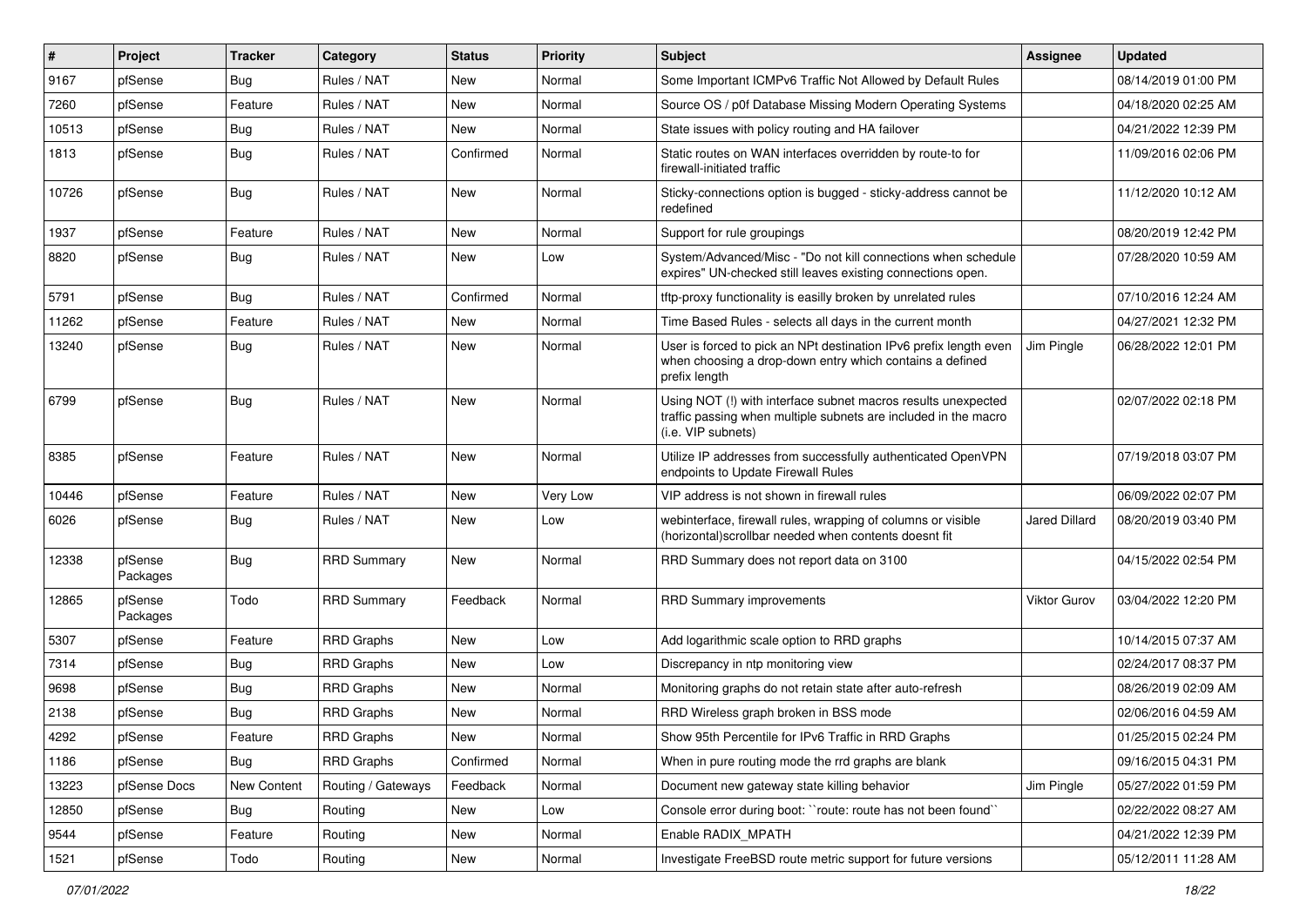| $\vert$ # | Project             | <b>Tracker</b> | Category              | <b>Status</b> | <b>Priority</b> | <b>Subject</b>                                                                                                                      | Assignee   | <b>Updated</b>      |
|-----------|---------------------|----------------|-----------------------|---------------|-----------------|-------------------------------------------------------------------------------------------------------------------------------------|------------|---------------------|
| 12950     | pfSense             | Bug            | Routing               | <b>New</b>    | Normal          | OpenVPN as default gateway does not get set at boot time                                                                            |            | 04/09/2022 05:46 PM |
| 7352      | pfSense             | <b>Bug</b>     | Routing               | New           | Normal          | pfSense IPv6 static route is dumped after a WAN flap                                                                                |            | 01/20/2022 09:35 AM |
| 11296     | pfSense             | Bug            | Routing               | New           | Normal          | Static route targets may still reachable via default route when the   Viktor Gurov<br>gateway they should route through is down     |            | 06/28/2022 12:01 PM |
| 8066      | pfSense             | Bug            | Routing               | <b>New</b>    | Normal          | Static routes not applied when they go out a interface using carp                                                                   |            | 11/08/2017 02:04 AM |
| 13297     | pfSense             | Feature        | Routing               | New           | Normal          | Support for Gateway Groups as Static Route destinations                                                                             |            | 06/24/2022 07:41 AM |
| 4796      | pfSense             | Feature        | Routing               | New           | Normal          | Support Multiple FIBs in pfSense                                                                                                    | Luiz Souza | 09/22/2017 12:12 AM |
| 11195     | pfSense Docs        | Correction     | Recipes               | New           | Normal          | Feedback on pfSense Configuration Recipes - Accessing a<br><b>CPE/Modem from Inside the Firewall</b>                                | Jim Pingle | 12/30/2020 01:13 PM |
| 9608      | pfSense Docs        | Correction     | Recipes               | <b>New</b>    | Low             | Feedback on Virtualization - Virtualizing pfSense with Hyper-V                                                                      | Jim Pingle | 03/06/2021 04:29 PM |
| 9374      | pfSense Docs        | Correction     | Recipes               | <b>New</b>    | Normal          | Feedback on Virtualization - Virtualizing pfSense with Hyper-V                                                                      | Jim Pingle | 09/23/2020 02:40 PM |
| 10924     | pfSense Docs        | Correction     | Recipes               | New           | Normal          | Feedback on Virtualization - Virtualizing pfSense with VMware<br>vSphere / ESXi                                                     | Jim Pingle | 09/23/2020 03:46 PM |
| 12179     | pfSense<br>Packages | Feature        | qemu-guest-agent      | New           | Normal          | QEMU package                                                                                                                        |            | 07/30/2021 08:02 AM |
| 12162     | pfSense Docs        | Todo           | Products              | <b>New</b>    | Normal          | Add "usb reset" as possible solution for non-booting flash drives<br>on the SG-1100                                                 |            | 10/07/2021 02:19 PM |
| 9310      | pfSense Docs        | Correction     | Products              | <b>New</b>    | Normal          | Appliances with internal switch need the MAC Address section<br>of their Getting Started guides updated                             | Jim Pingle | 09/23/2020 10:24 AM |
| 13236     | pfSense Docs        | Todo           | Products              | New           | Normal          | Document link speed limitations with igc and ix on 6100/4100                                                                        |            | 05/31/2022 05:53 PM |
| 11172     | pfSense Docs        | New Content    | Products              | New           | Normal          | Interfaces order of 10 Gigabit Quad-Port SFP+ Intel® X710BM2<br>Card                                                                |            | 12/18/2020 01:28 PM |
| 11608     | pfSense Docs        | New Content    | Products              | <b>New</b>    | Normal          | Interfaces order of XG-7100 Quad-Port 10GbE Fiber SFP+<br><b>Installation Kit</b>                                                   |            | 03/03/2021 07:14 AM |
| 11871     | pfSense Docs        | Correction     | Products              | <b>New</b>    | Normal          | SG-2100 must be manually power cycled after installation                                                                            |            | 10/07/2021 02:19 PM |
| 1833      | pfSense             | Feature        | <b>PPTP</b>           | <b>New</b>    | Normal          | PPTP type WAN IPv6 support                                                                                                          |            | 08/20/2019 10:12 AM |
| 9295      | pfSense             | <b>Bug</b>     | <b>PPPoE Server</b>   | <b>New</b>    | Very High       | IPv6 PD does not work with PPPOE (Server & Client)                                                                                  |            | 05/15/2022 10:53 AM |
| 12436     | pfSense             | Bug            | <b>PPPoE Server</b>   | <b>New</b>    | Normal          | Pppoe server config gui does not allow setting of chap<br>authentication, and sets the network start address for allocation<br>to 0 |            | 10/21/2021 08:15 AM |
| 1826      | pfSense             | Feature        | <b>PPPoE Server</b>   | <b>New</b>    | Normal          | PPPoE server IPv6 support                                                                                                           |            | 03/25/2022 04:25 PM |
| 9633      | pfSense             | Feature        | <b>PPPoE Server</b>   | <b>New</b>    | Normal          | PPPoE/L2TP Server Status Page                                                                                                       |            | 10/09/2021 12:05 PM |
| 5253      | pfSense             | Bug            | <b>PPP</b> Interfaces | New           | Normal          | 3gstats.php 100% CPU                                                                                                                |            | 01/08/2022 05:02 PM |
| 3552      | pfSense             | Feature        | PPP Interfaces        | New           | Normal          | Allow configuring link keep-alive value in PPP                                                                                      |            | 05/14/2014 10:26 AM |
| 2443      | pfSense             | Feature        | <b>PPP</b> Interfaces | <b>New</b>    | Normal          | Automatically start 3G usb interfaces upon plugin                                                                                   |            | 05/20/2012 05:37 PM |
| 3326      | pfSense             | Bug            | <b>PPP</b> Interfaces | New           | Normal          | IPv6 only PPPoE connection                                                                                                          |            | 11/18/2013 09:37 AM |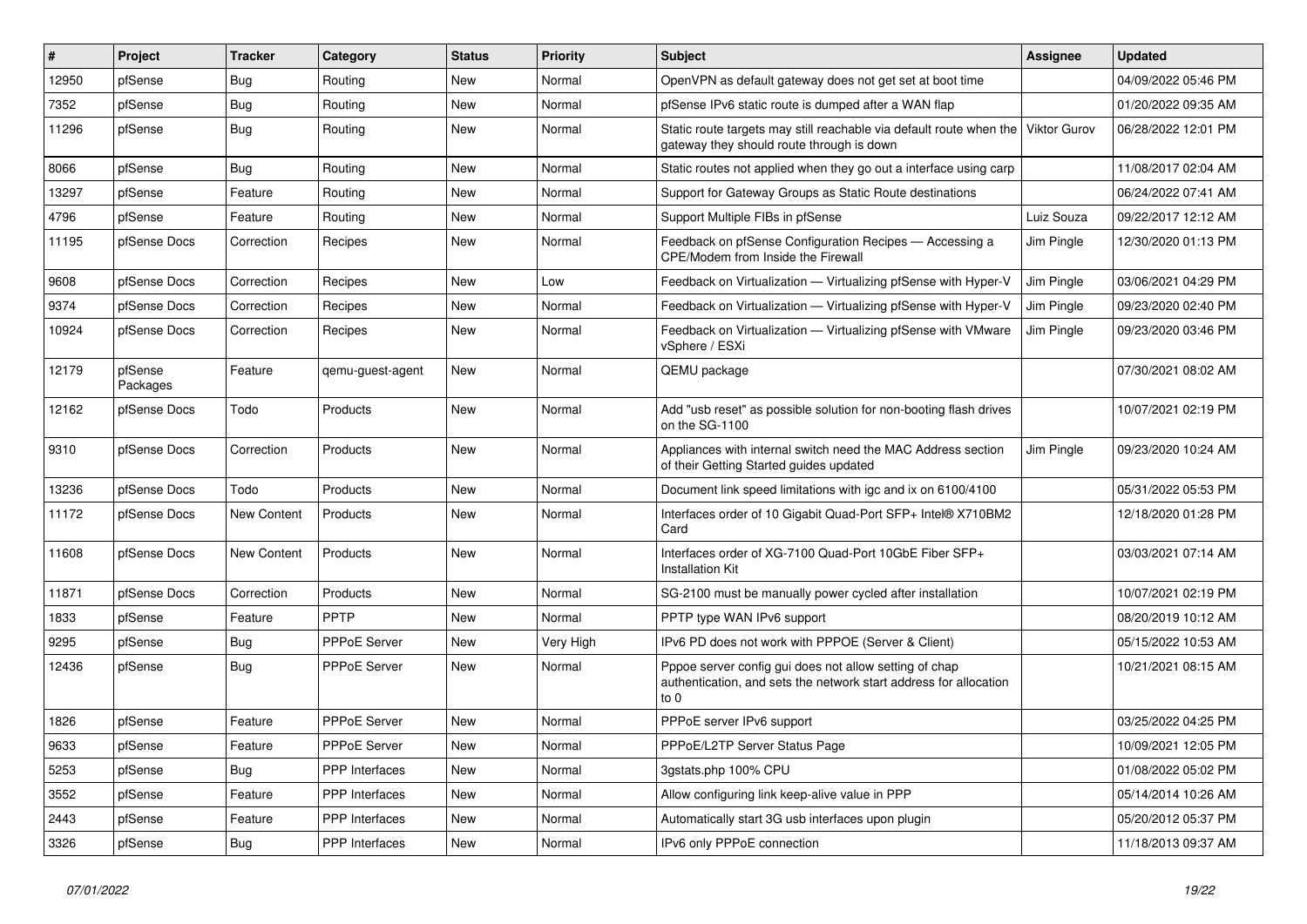| #     | Project             | <b>Tracker</b> | Category              | <b>Status</b> | <b>Priority</b> | Subject                                                                                               | <b>Assignee</b>   | <b>Updated</b>      |
|-------|---------------------|----------------|-----------------------|---------------|-----------------|-------------------------------------------------------------------------------------------------------|-------------------|---------------------|
| 3162  | pfSense             | Feature        | PPP Interfaces        | New           | Low             | <b>MLPPP Status of connections</b>                                                                    |                   | 08/20/2019 10:20 AM |
| 8804  | pfSense             | Bug            | <b>PPP</b> Interfaces | New           | Normal          | Netgate SG-1000 PPPoE Keepalives not prioritized, internet<br>drops                                   |                   | 08/20/2019 10:06 AM |
| 6255  | pfSense             | Bug            | <b>PPP</b> Interfaces | Confirmed     | Low             | PPP Country/Provider/Plan configuration not saved                                                     |                   | 04/25/2016 07:15 PM |
| 13307 | pfSense             | <b>Bug</b>     | PPP Interfaces        | New           | High            | PPP interface custom reset date/time Hour and Minute fields do<br>not properly handle "0" value       |                   | 06/28/2022 12:01 PM |
| 895   | pfSense             | Feature        | <b>PPP</b> Interfaces | New           | Very Low        | PPP subsystem MPPE/MPPC support                                                                       |                   | 09/10/2019 04:24 PM |
| 9192  | pfSense             | Bug            | <b>PPP</b> Interfaces | <b>New</b>    | Normal          | PPPoE daemon selects wrong interface                                                                  |                   | 08/20/2019 10:05 AM |
| 8512  | pfSense             | Bug            | <b>PPP</b> Interfaces | New           | Normal          | PPPoE reconnect fails after interface flap                                                            |                   | 08/20/2019 10:06 AM |
| 8078  | pfSense             | Feature        | <b>PPP</b> Interfaces | <b>New</b>    | Normal          | <b>PPPoE Reconnect Wait Time</b>                                                                      |                   | 11/09/2017 05:13 PM |
| 9617  | pfSense             | Feature        | PPP Interfaces        | New           | Normal          | PPPoE Static IP Configuration in GUI                                                                  |                   | 10/15/2021 08:52 PM |
| 10909 | pfSense<br>Packages | Feature        | <b>PIMD</b>           | New           | Normal          | #define MAXVIFS 32 to 64                                                                              |                   | 04/21/2022 12:39 PM |
| 10692 | pfSense<br>Packages | Bug            | PIMD                  | Feedback      | Normal          | PIMD starts twice at boot                                                                             |                   | 04/21/2022 12:40 PM |
| 12538 | pfSense<br>Packages | <b>Bug</b>     | PIMD                  | <b>New</b>    | Normal          | PIMD sub-interface bug                                                                                |                   | 11/20/2021 09:44 PM |
| 12907 | pfSense<br>Packages | <b>Bug</b>     | <b>PIMD</b>           | Feedback      | Normal          | PIMD: Nonexistent interfaces should be hidden/disabled in<br>pimd.conf before bringing up the service |                   | 03/07/2022 03:51 PM |
| 10791 | pfSense<br>Packages | <b>Bug</b>     | <b>PIMD</b>           | New           | Normal          | Valid (vlan)interfaces do not get vif reporting "Invalid phyint<br>address"                           |                   | 10/06/2020 09:20 AM |
| 13317 | pfSense             | <b>Bug</b>     | PHP Interpreter       | Feedback      | Normal          | 'array_filter'' PHP Errors in ''interfaces.inc''                                                      | Reid<br>Linnemann | 06/30/2022 11:46 AM |
| 13136 | pfSense<br>Packages | Feature        | pfBlockerNG           | New           | Normal          | Add crypt0rr DNS-over-HTTPS (DOH) provider list feeds                                                 |                   | 05/07/2022 02:27 AM |
| 11156 | pfSense<br>Packages | Feature        | pfBlockerNG           | New           | Normal          | Add an option include subdomains for the noAAAA feature                                               |                   | 12/11/2020 10:19 AM |
| 13135 | pfSense<br>Packages | Feature        | pfBlockerNG           | New           | Normal          | Add dibdot DoH-IP-blocklists feeds                                                                    | Viktor Gurov      | 05/08/2022 01:50 AM |
| 12097 | pfSense<br>Packages | Feature        | pfBlockerNG           | <b>New</b>    | Normal          | Add dnsbl and geoip logs to system log                                                                |                   | 07/06/2021 01:25 PM |
| 13201 | pfSense<br>Packages | Feature        | pfBlockerNG           | New           | Normal          | Add FireHol Security IP Feeds                                                                         |                   | 05/23/2022 06:34 AM |
| 9798  | pfSense<br>Packages | Feature        | pfBlockerNG           | New           | Normal          | add ipv4 and ipv6 dnscrypt-resolvers feeds                                                            |                   | 10/14/2021 09:48 AM |
| 10600 | pfSense<br>Packages | Feature        | pfBlockerNG           | New           | Normal          | Add support for pfBlockerNG "Action list" feature                                                     |                   | 08/10/2020 02:39 AM |
| 12882 | pfSense<br>Packages | Feature        | pfBlockerNG           | Feedback      | Normal          | Add the option to specify CURLOPT_INTERFACE in<br>pfBlockerNG IPv4/IPv6 lists                         |                   | 03/24/2022 11:16 AM |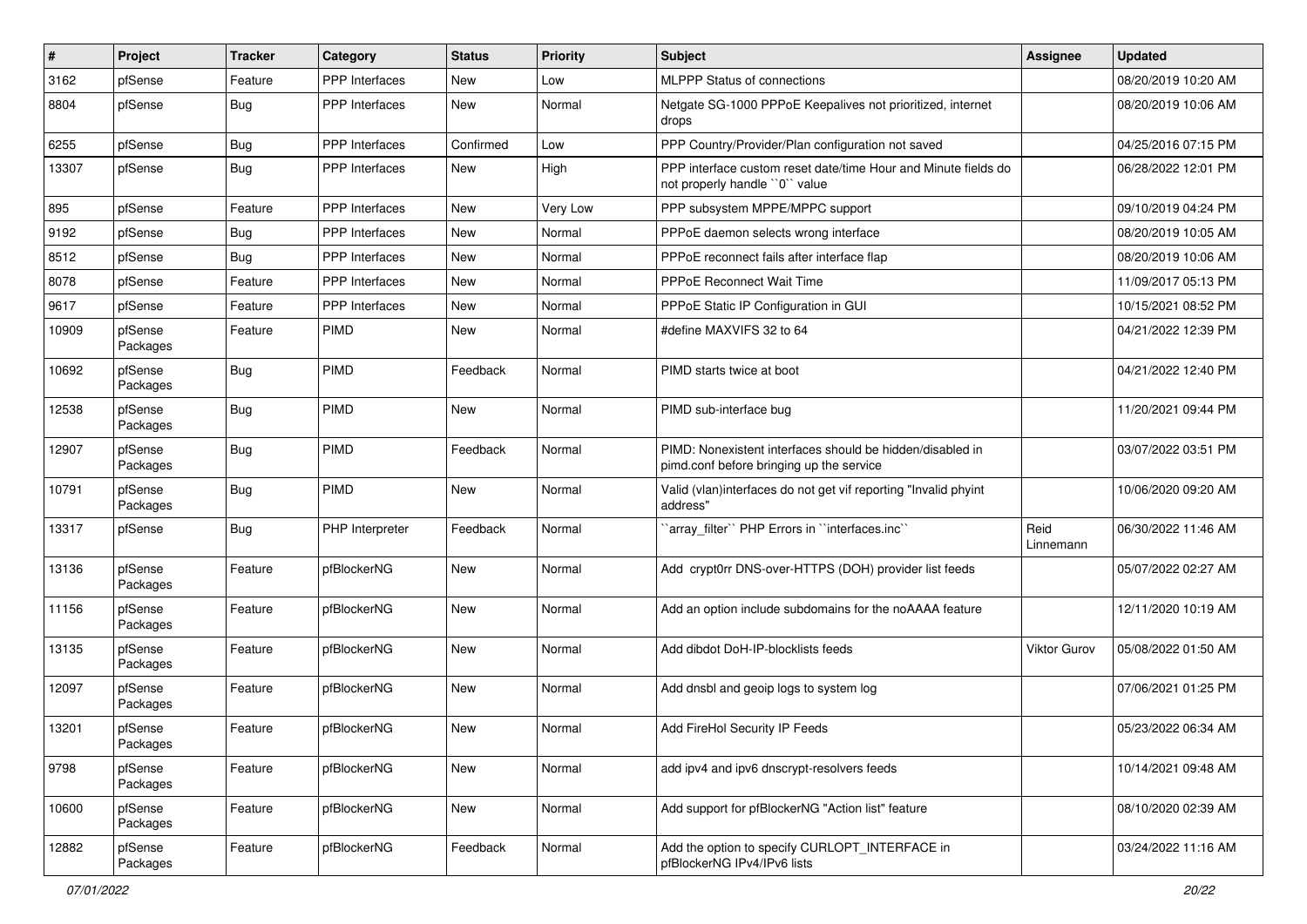| #     | Project             | <b>Tracker</b> | Category    | <b>Status</b> | <b>Priority</b> | <b>Subject</b>                                                                                  | <b>Assignee</b>     | <b>Updated</b>      |
|-------|---------------------|----------------|-------------|---------------|-----------------|-------------------------------------------------------------------------------------------------|---------------------|---------------------|
| 12736 | pfSense<br>Packages | Feature        | pfBlockerNG | <b>New</b>    | Low             | Allow custom cron intervals                                                                     |                     | 01/30/2022 08:55 PM |
| 10841 | pfSense<br>Packages | Feature        | pfBlockerNG | <b>New</b>    | Normal          | Allow per Source/VLAN/Network individual black&whitelists                                       |                     | 10/18/2020 07:42 AM |
| 9676  | pfSense<br>Packages | Bug            | pfBlockerNG | <b>New</b>    | Normal          | AS lookup fails                                                                                 |                     | 12/26/2019 12:17 AM |
| 11572 | pfSense<br>Packages | Bug            | pfBlockerNG | <b>New</b>    | High            | Auto created firewall rules have IPv4 as protocol only - even for<br>IPv6 lists.                |                     | 06/25/2022 10:59 AM |
| 13137 | pfSense<br>Packages | Feature        | pfBlockerNG | <b>New</b>    | Normal          | ckuethe/doh-blocklist.txt add to DoH feeds                                                      |                     | 05/07/2022 02:39 AM |
| 8279  | pfSense<br>Packages | Feature        | pfBlockerNG | <b>New</b>    | Normal          | Consider adding a new option to the Rule Order                                                  |                     | 08/20/2019 09:00 AM |
| 13200 | pfSense<br>Packages | Feature        | pfBlockerNG | <b>New</b>    | Normal          | Custom DNS Servers for Alert settings                                                           |                     | 05/23/2022 06:16 AM |
| 13198 | pfSense<br>Packages | Feature        | pfBlockerNG | <b>New</b>    | Normal          | Dark Theme Styling issues - Alerts White bar                                                    |                     | 05/23/2022 06:05 AM |
| 12423 | pfSense<br>Packages | Bug            | pfBlockerNG | Feedback      | Normal          | Dashboard shows "SQLite database missing, Force Reload<br>DNSBL to recover!"                    |                     | 12/31/2021 01:06 PM |
| 13195 | pfSense<br>Packages | Feature        | pfBlockerNG | <b>New</b>    | Normal          | Dedicated website for Feed mangement - Community Driven                                         |                     | 05/23/2022 05:22 AM |
| 11092 | pfSense<br>Packages | Feature        | pfBlockerNG | <b>New</b>    | Normal          | Detecting DNS tunneling                                                                         |                     | 11/21/2020 04:53 AM |
| 13138 | pfSense<br>Packages | Feature        | pfBlockerNG | <b>New</b>    | Normal          | DNS over HTTPS/TLS Blocking should be removed from<br>SafeSearch                                |                     | 05/07/2022 02:52 AM |
| 11099 | pfSense<br>Packages | Feature        | pfBlockerNG | <b>New</b>    | Normal          | DNSBL blocking by schedule                                                                      |                     | 11/25/2020 12:12 AM |
| 11295 | pfSense<br>Packages | Feature        | pfBlockerNG | Feedback      | Normal          | DNSBL IDN support                                                                               | <b>Viktor Gurov</b> | 09/10/2021 11:33 AM |
| 12414 | pfSense<br>Packages | Bug            | pfBlockerNG | Feedback      | Normal          | DNSBL SafeSearch page displays input validation error if DoH /<br>DoT blocking is not enabled   |                     | 12/30/2021 02:49 PM |
| 11414 | pfSense<br>Packages | Bug            | pfBlockerNG | <b>New</b>    | Normal          | Enabling feed "Public_DNS4_all" breaks some Google services                                     |                     | 02/13/2021 02:46 AM |
| 13199 | pfSense<br>Packages | Feature        | pfBlockerNG | <b>New</b>    | Normal          | Feed groups should not have the first listing in the group bar                                  |                     | 05/23/2022 06:03 AM |
| 11227 | pfSense<br>Packages | Feature        | pfBlockerNG | New           | Normal          | Feeds update                                                                                    |                     | 01/07/2021 12:11 AM |
| 13180 | pfSense<br>Packages | <b>Bug</b>     | pfBlockerNG | New           | High            | High CPU Utilization with pfb_filter <sup>[]</sup> since PfBlockerNG update to<br>devel 3.1.0 4 |                     | 06/14/2022 08:00 AM |
| 12358 | pfSense<br>Packages | Feature        | pfBlockerNG | New           | Normal          | IP List Copy/Import/Export                                                                      |                     | 09/09/2021 01:56 PM |